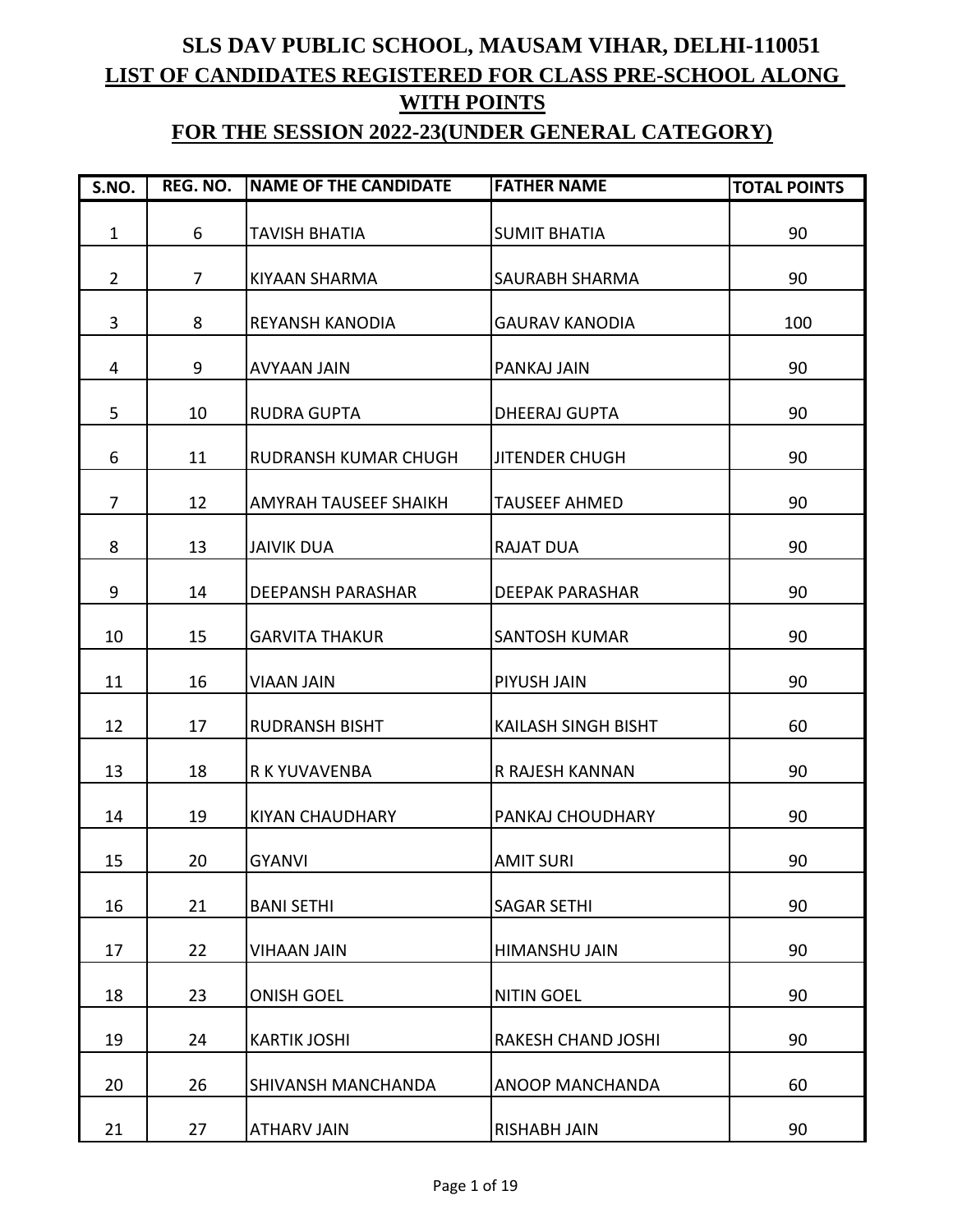| S.NO. | REG. NO. | <b>NAME OF THE CANDIDATE</b> | <b>FATHER NAME</b>       | <b>TOTAL POINTS</b> |
|-------|----------|------------------------------|--------------------------|---------------------|
| 22    | 28       | <b>SAFIYA NAAZ</b>           | <b>SUNNY</b>             | 90                  |
| 23    | 29       | <b>AYURDA AGARWAL</b>        | <b>VIJAY AGARWAL</b>     | 90                  |
| 24    | 30       | <b>MEDHANSH DEVRA</b>        | <b>MOHIT DEVRANI</b>     | 90                  |
| 25    | 32       | <b>AARAV SURI</b>            | <b>ANKIT SURI</b>        | 90                  |
| 26    | 33       | AADVIKA KANDHWAY             | <b>SHUBHAM KANDHWAY</b>  | 90                  |
| 27    | 34       | <b>MOIN SAIYAD</b>           | <b>ZAHOOR SAIYAD</b>     | 90                  |
| 28    | 35       | PRATYAKSH KOCHHAR            | <b>ASHUTOSH KOCHHAR</b>  | 90                  |
| 29    | 36       | NITYAM KHOSLA                | <b>MOHIT KHOSLA</b>      | 90                  |
| 30    | 37       | <b>SHIVAY VERMA</b>          | <b>VIPUL</b>             | 60                  |
| 31    | 38       | <b>RAKSHIT SHARMA</b>        | <b>RAJAT SHARMA</b>      | 60                  |
| 32    | 39       | <b>KIYAAN SHARMA</b>         | RAHUL SHARMA             | 90                  |
| 33    | 40       | <b>JIYANSHI</b>              | <b>AMIT KUMAR</b>        | 90                  |
| 34    | 41       | <b>ANVAY JAIN</b>            | <b>CHIRAG JAIN</b>       | 60                  |
| 35    | 42       | <b>DEVANSHI ARYA</b>         | <b>ABHISHEK ARYA</b>     | 90                  |
| 36    | 43       | <b>HUSSAIN SAYED</b>         | <b>NAVED SAYED</b>       | 60                  |
| 37    | 44       | <b>ISMAEEL SIRAJ</b>         | DR. SIRAJ ALAM           | 60                  |
| 38    | 45       | <b>PURVIK SETHI</b>          | <b>VISHAKH SETHI</b>     | 90                  |
| 39    | 46       | <b>KABIR SINGH</b>           | PARDEEP KUMAR            | 60                  |
| 40    | 47       | <b>MONISHA TOMAR</b>         | <b>MOHIT KUMAR TOMAR</b> | 90                  |
| 41    | 48       | <b>AVNIT</b>                 | <b>SUMIT JASSAL</b>      | 90                  |
| 42    | 49       | <b>KARTIK PURASWANI</b>      | <b>GOPAL DASS</b>        | 60                  |
| 43    | 50       | <b>DEVAKSH DHAWAN</b>        | <b>LALIT KUMAR</b>       | 90                  |
| 44    | 51       | AVANYA SHARMA                | <b>GAURAV SHARMA</b>     | 90                  |
| 45    | 52       | SAMIKA GOYAL                 | RAHUL GOYAL              | 60                  |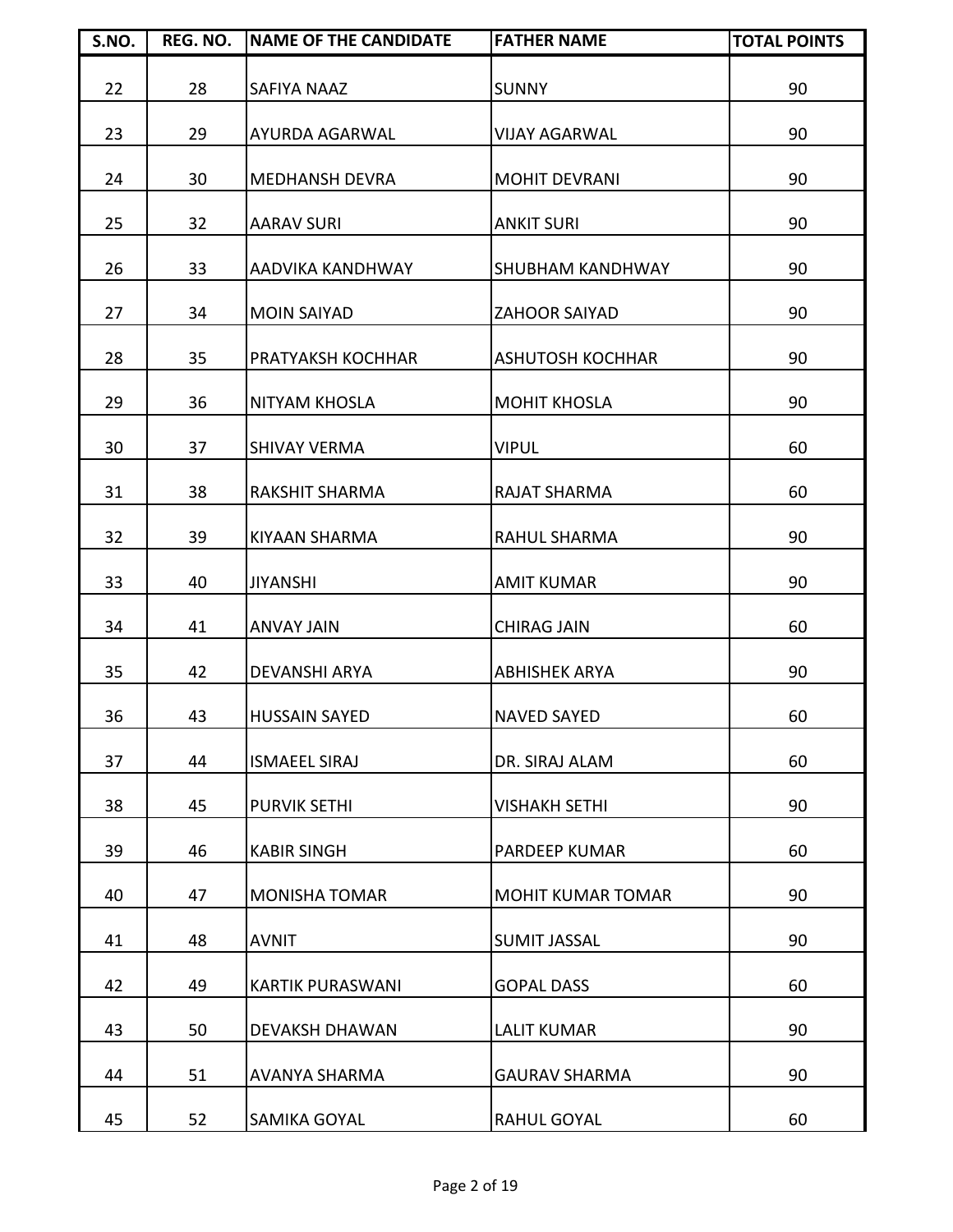| S.NO. | REG. NO. | <b>NAME OF THE CANDIDATE</b> | <b>FATHER NAME</b>         | <b>TOTAL POINTS</b> |
|-------|----------|------------------------------|----------------------------|---------------------|
| 46    | 53       | <b>SANVI CHAUHAN</b>         | <b>ATUL KUMAR</b>          | 90                  |
| 47    | 54       | <b>JASLEEN KAUR</b>          | <b>SATNAM SINGH</b>        | 90                  |
| 48    | 55       | <b>BHUMIKA SHARMA</b>        | <b>SACHIN KUMAR SHARMA</b> | 90                  |
| 49    | 57       | <b>HIMANI GUPTA</b>          | <b>HARSH GUPTA</b>         | 90                  |
| 50    | 58       | <b>MOHAMMAD ASHKAN</b>       | <b>MD SHAHIR ALAM</b>      | 60                  |
| 51    | 59       | <b>DITYA ROY</b>             | <b>SANJAY KUMAR</b>        | 90                  |
| 52    | 60       | AADVIKA CHOUDHARY            | <b>ADITYA CHOUDHARY</b>    | 90                  |
| 53    | 61       | <b>ANANT AHUJA</b>           | DEEPANKAR AHUJA            | 90                  |
| 54    | 62       | <b>NIRMAY</b>                | <b>NITIN</b>               | 90                  |
| 55    | 63       | NITYAM MUNDHRA               | <b>VIVEK MUNDHRA</b>       | 60                  |
| 56    | 65       | <b>ALEXA VERMA</b>           | PRADEEP KUMAR              | 90                  |
| 57    | 66       | <b>MANRAAJ KAUR</b>          | DAMANPREET SINGH           | 90                  |
| 58    | 67       | <b>SIYA MALHOTRA</b>         | <b>KESHAV MALHOTRA</b>     | 90                  |
| 59    | 68       | <b>MANYA ANAND</b>           | <b>VARUN ANAND</b>         | 60                  |
| 60    | 69       | <b>RADHYA KAUSHIK</b>        | <b>NISHANT KAUSHIK</b>     | 90                  |
| 61    | 70       | YASHIKA KAPOOR               | <b>KUSH KAPOOR</b>         | 90                  |
| 62    | 71       | <b>MEHARJOT KAUR</b>         | <b>AMRIT PAL SINGH</b>     | 60                  |
| 63    | 72       | <b>RIVAAN KUMAR</b>          | <b>ROHIT KUMAR</b>         | 90                  |
| 64    | 73       | <b>DARSH</b>                 | <b>RAHUL KUMAR</b>         | 90                  |
| 65    | 74       | <b>SHIVAY</b>                | <b>BEENU KUMAR</b>         | 90                  |
| 66    | 75       | <b>MANRAJ KAUR</b>           | <b>SURAJ PAL SINGH</b>     | 60                  |
| 67    | 76       | REYANSH KHANNA               | <b>ANKITT KHANNA</b>       | 90                  |
| 68    | 77       | <b>LAKSHIT BANSAL</b>        | <b>AMIT GUPTA</b>          | 60                  |
| 69    | 78       | KARTAVYA SHARMA              | <b>KULDEEP SHARMA</b>      | 60                  |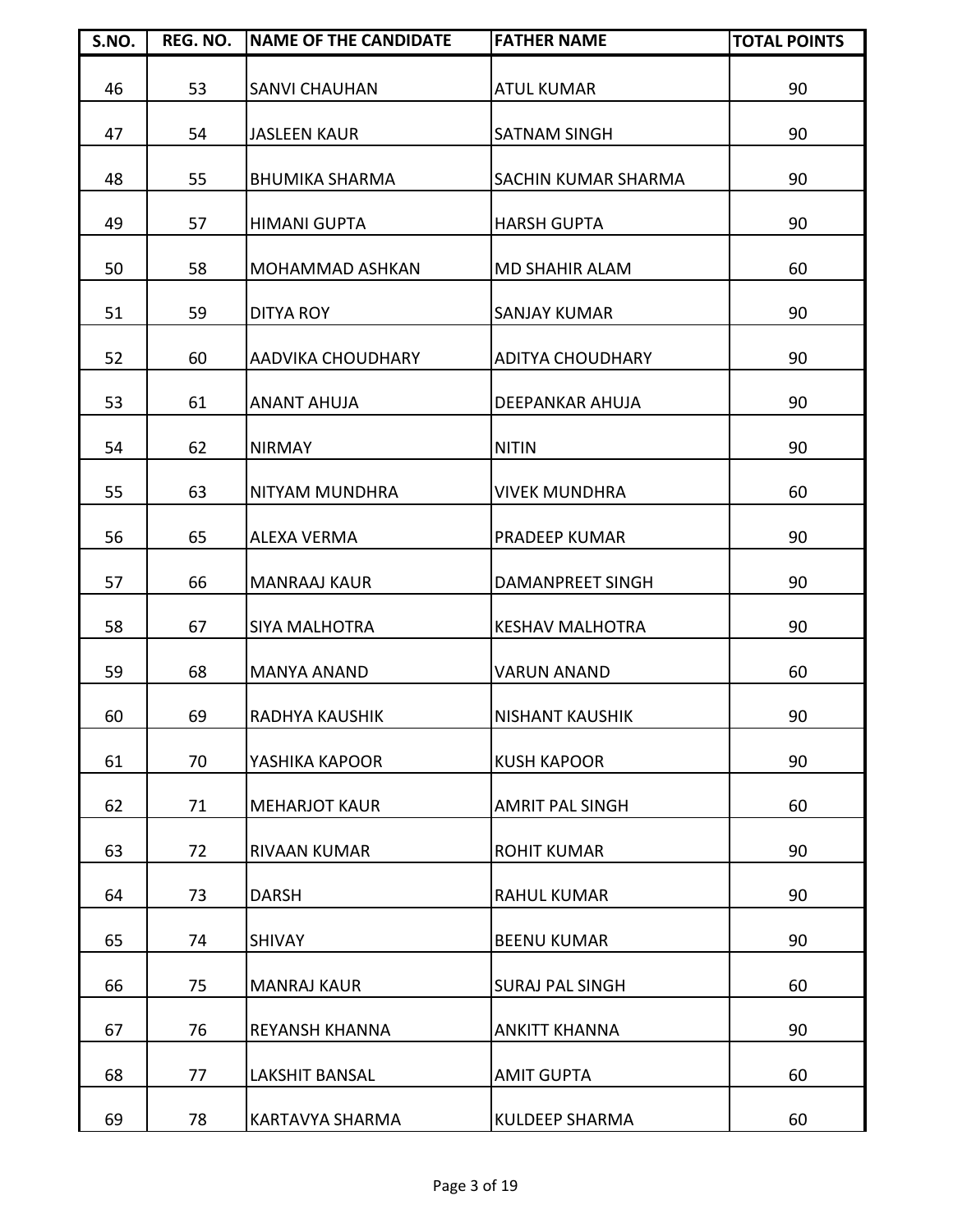| S.NO. | REG. NO. | <b>NAME OF THE CANDIDATE</b> | <b>FATHER NAME</b>        | <b>TOTAL POINTS</b> |
|-------|----------|------------------------------|---------------------------|---------------------|
| 70    | 79       | <b>TANISHKA JAIN</b>         | <b>ANUJ JAIN</b>          | 90                  |
| 71    | 80       | <b>AGAMJOT SINGH</b>         | <b>INDERJEET SINGH</b>    | 90                  |
| 72    | 81       | <b>ANAIKA JOSHI</b>          | <b>ASHISH JOSHI</b>       | 90                  |
| 73    | 82       | <b>ADITEYA PRASHAR</b>       | RAKESH KUMAR SHARMA       | 90                  |
| 74    | 83       | <b>HANVIKA VERMA</b>         | <b>PUNIT VERMA</b>        | 90                  |
| 75    | 84       | <b>VIDIT KHANNA</b>          | <b>RAJIT KHANNA</b>       | 90                  |
| 76    | 85       | <b>RIVANSH NARANG</b>        | PANKAJ NARANG             | 60                  |
| 77    | 86       | PRISHA JAISWAL               | <b>HARSHIT JAISWAL</b>    | 90                  |
| 78    | 87       | <b>ARIHANT JAIN</b>          | <b>RAHUL KUMAR JAIN</b>   | 90                  |
| 79    | 88       | <b>TANVEER SINGH</b>         | <b>HARPREET SINGH</b>     | 90                  |
| 80    | 89       | KAIRAVI BHANDARI             | <b>SUMIT BHANDARI</b>     | 100                 |
| 81    | 90       | <b>VIRAJ BHARDWAJ</b>        | AKASH BHARDWAJ            | 90                  |
| 82    | 91       | <b>AANYA TODI</b>            | <b>GAURAV TODI</b>        | 90                  |
| 83    | 92       | <b>ELIANA KAUR</b>           | <b>JITENDER SINGH</b>     | 90                  |
| 84    | 93       | <b>DHRISHIT CHOPRA</b>       | RAJESH KUMAR CHOPRA       | 90                  |
| 85    | 94       | <b>EBRAHIM ESA</b>           | <b>MOHAMMAD KHURSHEED</b> | 60                  |
| 86    | 95       | PAVNI SACHDEVA               | <b>ABHISHEK SACHDEVA</b>  | 90                  |
| 87    | 96       | <b>VEDANT SHARMA</b>         | <b>AMIT SHARMA</b>        | 60                  |
| 88    | 97       | <b>ANUSHI MANGLA</b>         | <b>ANURAG MANGLA</b>      | 85                  |
| 89    | 98       | LAVISHA MALHOTRA             | <b>MANU MALHOTRA</b>      | 90                  |
| 90    | 99       | ARADHYA VASHIST              | <b>ABHINAV VASHIST</b>    | 90                  |
| 91    | 100      | <b>AARUSH CHOURASIA</b>      | RAHUL CHOURASIA           | 90                  |
| 92    | 101      | AARADHYA BHARDWAJ            | <b>CHETAN BHARDWAJ</b>    | 90                  |
| 93    | 102      | PRAVIT JAIN                  | <b>PRATEEK JAIN</b>       | 90                  |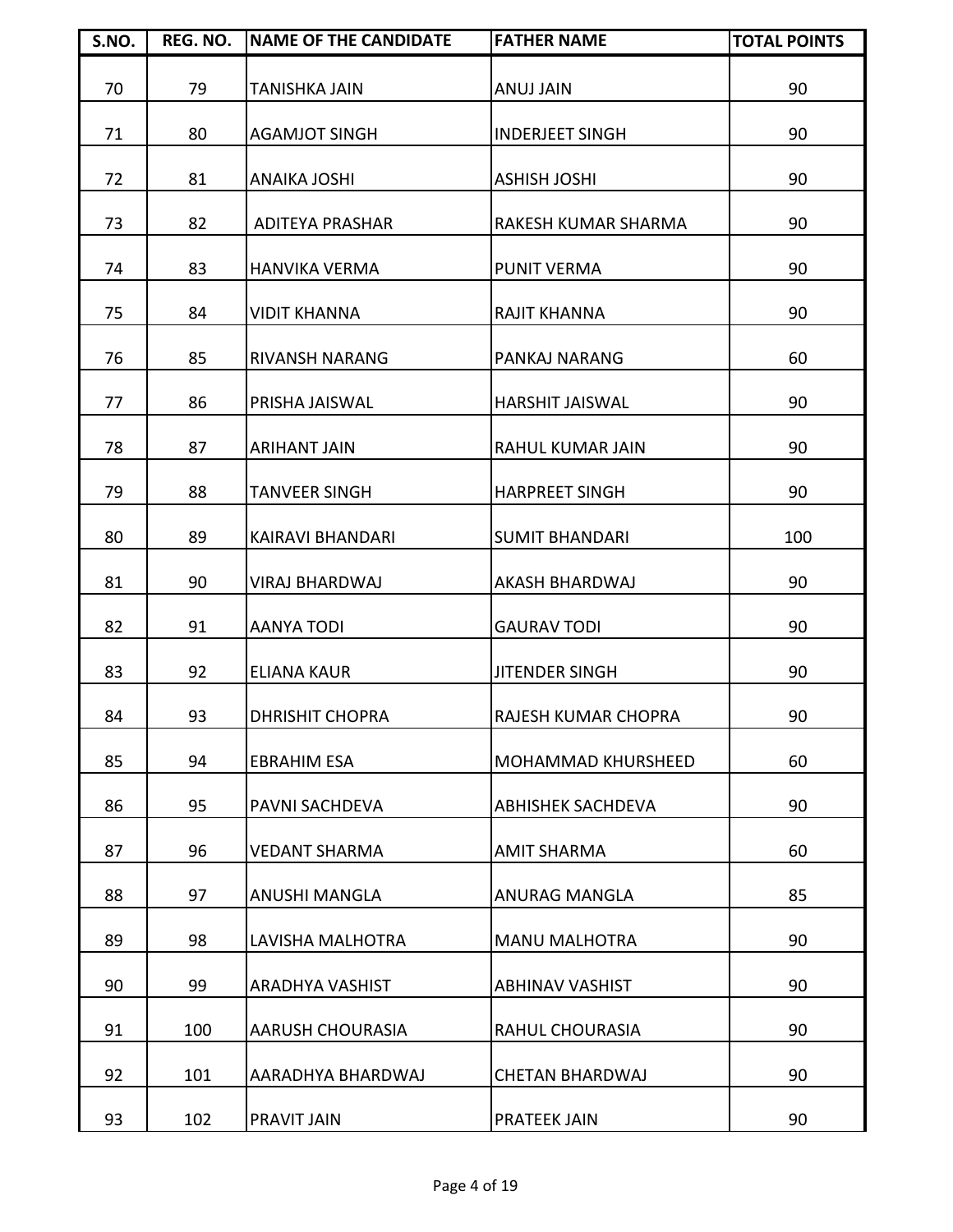| S.NO. | REG. NO. | <b>NAME OF THE CANDIDATE</b> | <b>FATHER NAME</b>        | <b>TOTAL POINTS</b> |
|-------|----------|------------------------------|---------------------------|---------------------|
| 94    | 103      | <b>VEDAANT GUPTA</b>         | <b>VARUN GUPTA</b>        | 90                  |
| 95    | 104      | <b>VEDIKA KHARE</b>          | <b>NITESH KHARE</b>       | 90                  |
| 96    | 105      | <b>VERTIKA KHARE</b>         | <b>NITESH KHARE</b>       | 90                  |
| 97    | 106      | <b>ANAYA</b>                 | PAWAN KUMAR               | 90                  |
| 98    | 107      | <b>BHAVIK SHARMA</b>         | <b>ANKIT SHARMA</b>       | 90                  |
| 99    | 108      | <b>SHANAYA</b>               | <b>PAWAN KUMAR</b>        | 90                  |
| 100   | 109      | YASHASVI GUPTA               | LATE ATIN GUPTA           | 90                  |
| 101   | 110      | <b>CHIRAG</b>                | <b>KAMESH GARG</b>        | 100                 |
| 102   | 111      | <b>SAAVI VERMA</b>           | <b>HARSH VERMA</b>        | 60                  |
| 103   | 112      | RAIQA KAPOOR                 | <b>VINOD KAPOOR</b>       | 60                  |
| 104   | 113      | <b>KASHVI SINGHAL</b>        | <b>KUNAL SINGHAL</b>      | 90                  |
| 105   | 114      | <b>ANKUSH AHUJA</b>          | <b>VIKAS AHUJA</b>        | 90                  |
| 106   | 115      | <b>SAANVI SINGH</b>          | <b>SUBHASH KUMAR</b>      | 90                  |
| 107   | 116      | <b>PAVNI SHARMA</b>          | <b>DINESH KANT SHARMA</b> | 60                  |
| 108   | 117      | <b>DEVANSH DHINGRA</b>       | <b>VAIBHAV DHINGRA</b>    | 90                  |
| 109   | 118      | KAASHVI AGGARWAL             | SAGAR AGGARWAL            | 60                  |
| 110   | 119      | <b>HARDIK</b>                | <b>SUNIL KUMAR</b>        | 60                  |
| 111   | 120      | <b>MITANSH RAWAT</b>         | <b>ANOOP SINGH RAWAT</b>  | 90                  |
| 112   | 121      | <b>ANISHKA</b>               | <b>AZAD KUMAR</b>         | 60                  |
| 113   | 122      | <b>TUSHTI S BANSAL</b>       | <b>VARUN BANSAL</b>       | 90                  |
| 114   | 123      | <b>AARAV SINHA</b>           | <b>AMARJEET KUMAR</b>     | 90                  |
| 115   | 124      | <b>SANYAM MALIK</b>          | <b>AMIT MALIK</b>         | 60                  |
| 116   | 125      | <b>SHRIANSH</b>              | <b>KUMAR RAUSHAN</b>      | 90                  |
| 117   | 126      | <b>SHIVIN PAVAN KUMAR</b>    | PAVAN KUMAR SINGH         | 90                  |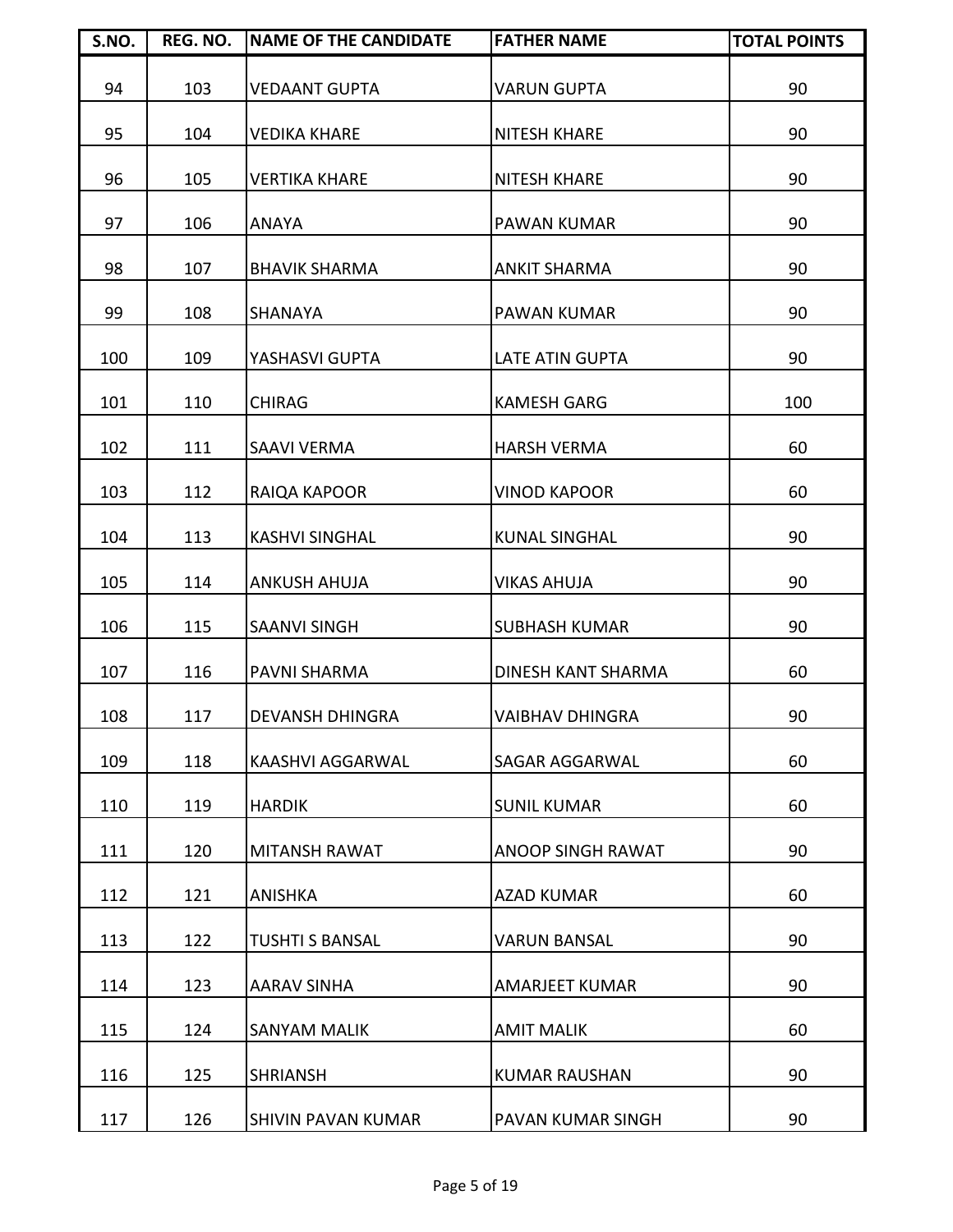| S.NO. | REG. NO. | <b>NAME OF THE CANDIDATE</b> | <b>FATHER NAME</b>       | <b>TOTAL POINTS</b> |
|-------|----------|------------------------------|--------------------------|---------------------|
| 118   | 127      | <b>SHARVIN PAVAN KUMAR</b>   | PAVAN KUMAR SINGH        | 90                  |
| 119   | 128      | <b>DRISHTI</b>               | PARDEEP SINGH            | 90                  |
| 120   | 129      | <b>VISHRUT SINGH</b>         | PREM SINGH               | 60                  |
| 121   | 130      | <b>KIARA MITAL</b>           | <b>SAURABH MITAL</b>     | 90                  |
| 122   | 131      | <b>ANEEK SINGH</b>           | <b>HARKIRAT SINGH</b>    | 60                  |
| 123   | 132      | <b>SHIVANSH JAIN</b>         | <b>VIPUL JAIN</b>        | 90                  |
| 124   | 133      | AARYA AGGARWAL               | <b>HIMANSHU AGGARWAL</b> | 90                  |
| 125   | 134      | <b>AARAV KATHURIA</b>        | <b>AMIT KATHUIRA</b>     | 90                  |
| 126   | 135      | <b>MOHD AARIB</b>            | <b>NAVED UMAR</b>        | 60                  |
| 127   | 136      | <b>AYANSH MADHRE</b>         | <b>GIANDEEP</b>          | 60                  |
| 128   | 137      | KHUSHAAL MALHOTRA            | <b>AMIT MALHOTRA</b>     | 90                  |
| 129   | 138      | ANANYA PURASWANI             | <b>NARESH KUMAR</b>      | 60                  |
| 130   | 139      | <b>INAYA GUPTA</b>           | <b>NA</b>                | 90                  |
| 131   | 140      | <b>NYRA</b>                  | <b>VIPIN KUMAR</b>       | 90                  |
| 132   | 141      | <b>AARAV GOYAL</b>           | <b>ASHISH KUMAR</b>      | 90                  |
| 133   | 142      | <b>ISHARTH CHAUDHARY</b>     | ARVIND KUMAR GAUTAM      | 60                  |
| 134   | 143      | <b>LALAM JASHIK</b>          | <b>LALAM SRINU</b>       | 90                  |
| 135   | 144      | <b>VIRANSH JAIN</b>          | <b>MUKUL JAIN</b>        | 90                  |
| 136   | 145      | <b>AAROHI SHARMA</b>         | <b>SH ANIL KUMAR</b>     | 90                  |
| 137   | 146      | <b>ISHANVI GUPTA</b>         | <b>GAURAV GUPTA</b>      | 90                  |
| 138   | 148      | PRIYANSH SONI                | <b>JATIN SONI</b>        | 100                 |
| 139   | 149      | <b>SHUBHI GOYAL</b>          | <b>SUMIT GOYAL</b>       | 60                  |
| 140   | 150      | <b>PRAYAN</b>                | <b>SUSHIL CHAUHAN</b>    | 90                  |
| 141   | 151      | <b>GARVIT</b>                | <b>VINAY ARORA</b>       | 90                  |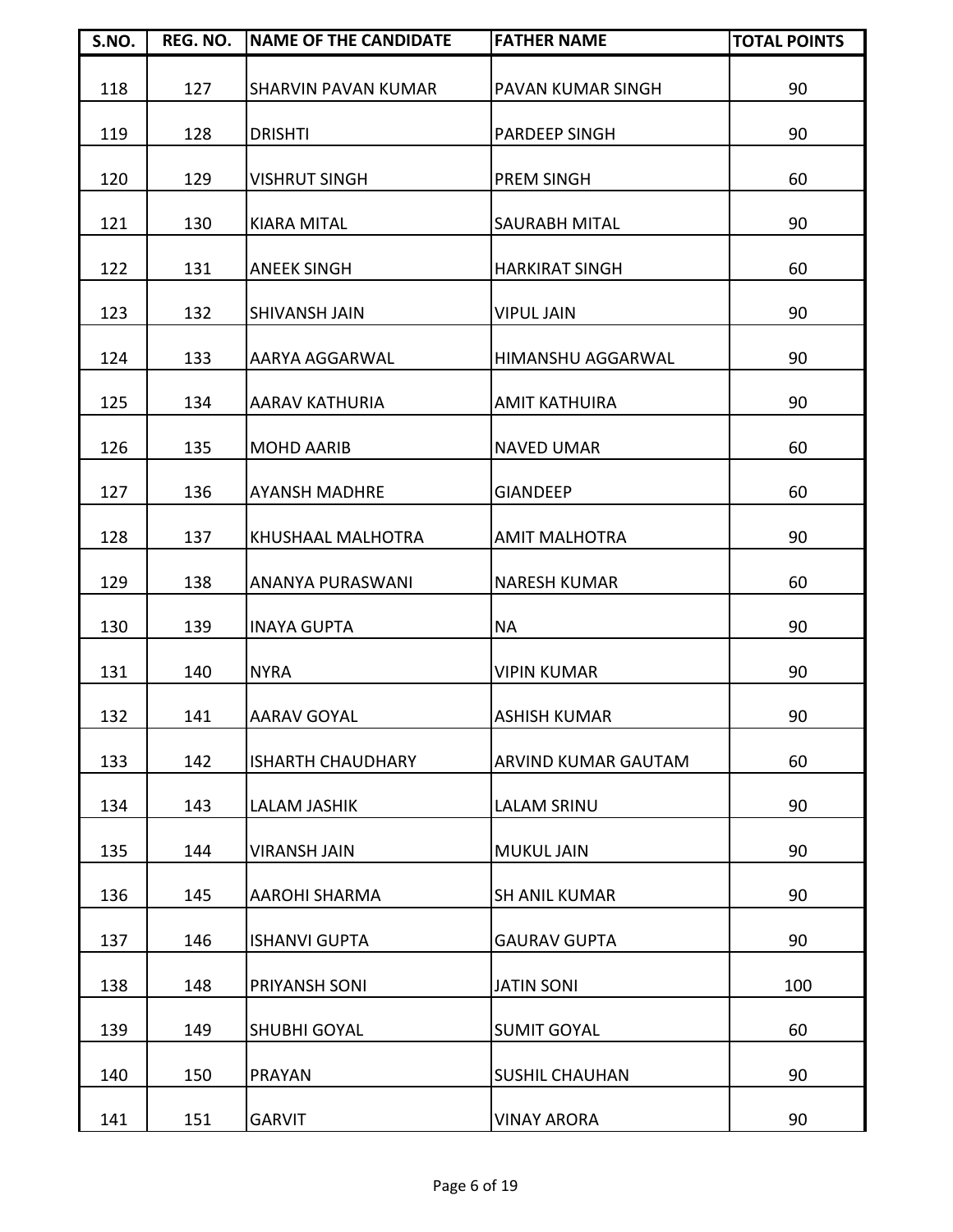| S.NO. | REG. NO. | <b>NAME OF THE CANDIDATE</b> | <b>FATHER NAME</b>       | <b>TOTAL POINTS</b> |
|-------|----------|------------------------------|--------------------------|---------------------|
| 142   | 152      | <b>MANNAT KAUR</b>           | <b>MANVEER SINGH</b>     | 90                  |
| 143   | 153      | <b>GARVIT JAIN</b>           | <b>AMIT JAIN</b>         | 60                  |
| 144   | 154      | <b>SUVOJIT HALDAR</b>        | SANJAY KUMAR HALDAR      | 90                  |
| 145   | 155      | <b>PRATHAM RATHI</b>         | <b>DEEPAK RATHI</b>      | 90                  |
| 146   | 156      | <b>ISHIKA VIRMANI</b>        | PARVEEN KUMAR VIRMANI    | 60                  |
| 147   | 157      | <b>NAVYA DUA</b>             | <b>SOURABH DUA</b>       | 60                  |
| 148   | 158      | SAFEEYA RIFAAT               | TANBIR ANSARI            | 90                  |
| 149   | 159      | <b>VIRAJ SINGH</b>           | <b>PARVINDER SINGH</b>   | 60                  |
| 150   | 160      | <b>LOVYANSH DHINGRA</b>      | <b>NITIN DHINGRA</b>     | 90                  |
| 151   | 161      | <b>ISHAAN TOSHNIWAL</b>      | <b>SUMIT TOSHNIWAL</b>   | 60                  |
| 152   | 162      | <b>VIHAAN THAKUR</b>         | <b>HIMANSHU THAKUR</b>   | 90                  |
| 153   | 163      | YUG KASHYAP                  | <b>BUNTY KASHYAP</b>     | 90                  |
| 154   | 164      | ARSHIYA PANKAJ               | DR. VIVEK PRAKASH PANKAJ | 90                  |
| 155   | 165      | <b>REYANSH NARULA</b>        | <b>SANDEEP NARULA</b>    | 90                  |
| 156   | 166      | <b>SUKHMANGEET KAUR</b>      | <b>PARAMJEET SINGH</b>   | 90                  |
| 157   | 167      | <b>SAMARTH GUPTA</b>         | <b>ANKUR GUPTA</b>       | 90                  |
| 158   | 168      | <b>TEJAS NAYAK</b>           | <b>BIDHUMOULI NAYAK</b>  | 90                  |
| 159   | 169      | <b>RISHANK JAIN</b>          | <b>RAHUL JAIN</b>        | 60                  |
| 160   | 170      | <b>RHYTHM DESHWAL</b>        | <b>DEEPAK KUMAR</b>      | 90                  |
| 161   | 171      | <b>DAKSHIT AGGARWAL</b>      | RAJU AGGARWAL            | 60                  |
| 162   | 172      | <b>ADVITA GUPTA</b>          | <b>CHANDAN GUPTA</b>     | 90                  |
| 163   | 173      | <b>TANISHQ MEHTA</b>         | PANKAJ MEHTA             | 90                  |
| 164   | 174      | <b>ISHIMA ANAND</b>          | <b>KAPIL ANAND</b>       | 60                  |
| 165   | 175      | <b>AARISH MONDAL</b>         | ACHINTYA KUMAR MONDAL    | 60                  |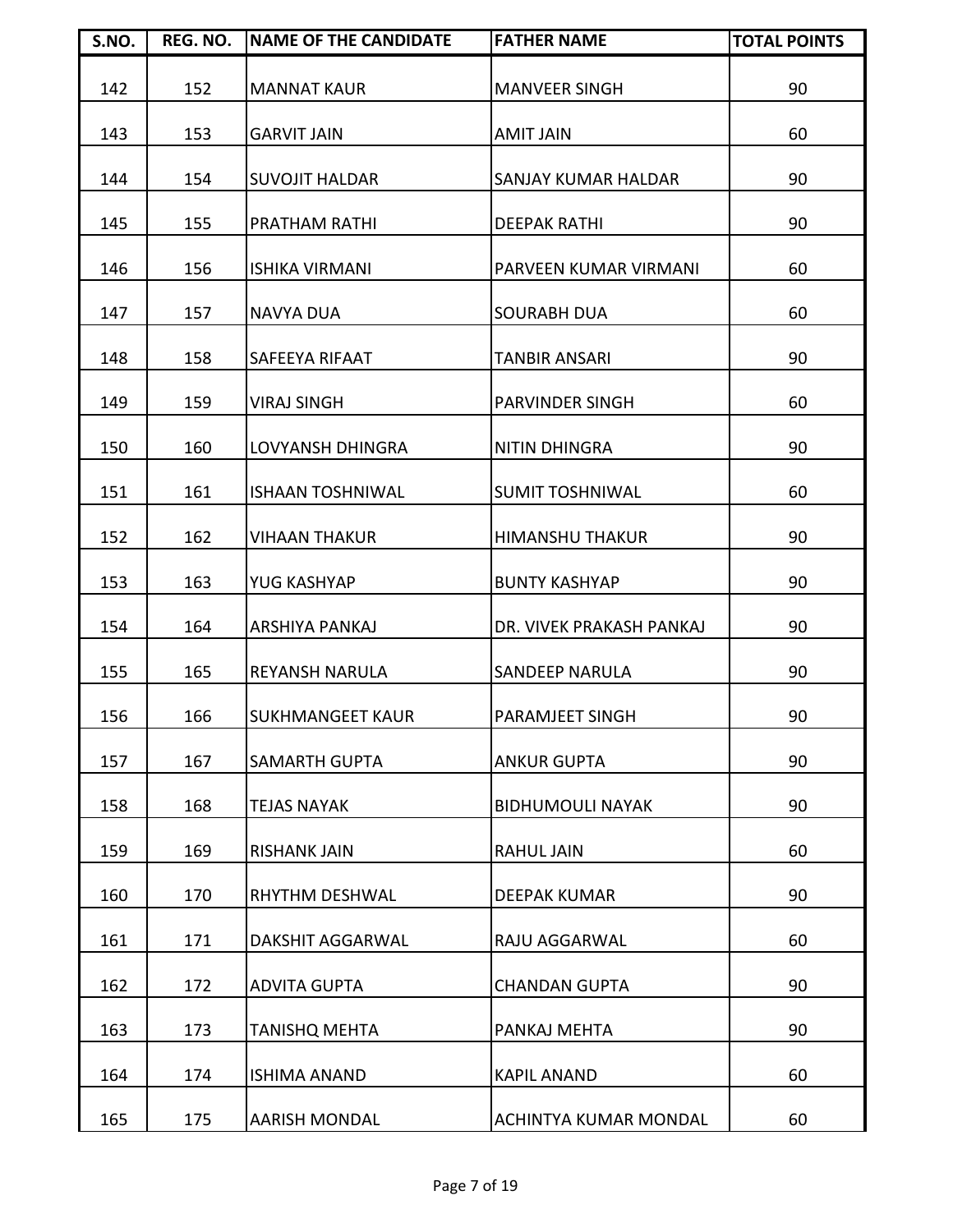| S.NO. | REG. NO. | <b>NAME OF THE CANDIDATE</b> | <b>FATHER NAME</b>      | <b>TOTAL POINTS</b> |
|-------|----------|------------------------------|-------------------------|---------------------|
| 166   | 176      | <b>RAHAT</b>                 | <b>AMIT SHARMA</b>      | 90                  |
| 167   | 177      | <b>SAMRIDH</b>               | <b>NAME CHAND</b>       | 60                  |
| 168   | 178      | <b>SHIVAAY NAGPAL</b>        | <b>ANKIT NAGPAL</b>     | 60                  |
| 169   | 179      | <b>ARNIKA KAINTH</b>         | <b>ASHWANI KAINTH</b>   | 90                  |
| 170   | 180      | <b>RAYYAN AHMED ANSARI</b>   | <b>TANVEER AHMED</b>    | 90                  |
| 171   | 181      | <b>AVNI JAIN</b>             | PARVEEN JAIN            | 60                  |
| 172   | 182      | <b>VEDANSH SHUKLA</b>        | <b>HEMANT SHUKLA</b>    | 90                  |
| 173   | 183      | <b>SAKSHAM VARUN</b>         | <b>JAYANT VARUN</b>     | 90                  |
| 174   | 184      | <b>AARAV SINGH</b>           | <b>VINOD KUMAR</b>      | 60                  |
| 175   | 185      | <b>SHIVAAY GOYAL</b>         | <b>VIKAS GOYAL</b>      | 90                  |
| 176   | 186      | <b>RIDDHI MORYA</b>          | YOGESH MORYA            | 60                  |
| 177   | 187      | <b>RIGYA SHARMA</b>          | PRABHAT SHARMA          | 90                  |
| 178   | 188      | <b>PRANAV SINGH</b>          | <b>MANOJ KUMAR</b>      | 60                  |
| 179   | 189      | <b>DISHA AGGARWAL</b>        | <b>GAURAV KUMAR</b>     | 60                  |
| 180   | 190      | <b>NITANSHI JAIN</b>         | <b>NITIN JAIN</b>       | 90                  |
| 181   | 191      | <b>CHARVI SONI</b>           | <b>ANKUSH SONI</b>      | 90                  |
| 182   | 192      | YATIKA SEHGAL                | <b>SUNENDER SEHGAL</b>  | 90                  |
| 183   | 193      | YUVAAN KUKRETI               | <b>SHASHANK KUKRETI</b> | 90                  |
| 184   | 194      | <b>SATVIK JAIN</b>           | <b>RAHUL JAIN</b>       | 90                  |
| 185   | 195      | <b>VEDIKA VERMA</b>          | <b>ROHIT VERMA</b>      | 90                  |
| 186   | 196      | <b>GARVIT KATHURIA</b>       | DARSHAN KATHURIA        | 90                  |
| 187   | 197      | RIDHI SHARMA                 | VIRAT RANJAN SHARMA     | 60                  |
| 188   | 198      | <b>PARSHV JAIN</b>           | <b>ANANT JAIN</b>       | 90                  |
| 189   | 199      | <b>GAURIK AHUJA</b>          | <b>GAURAV AHUJA</b>     | 90                  |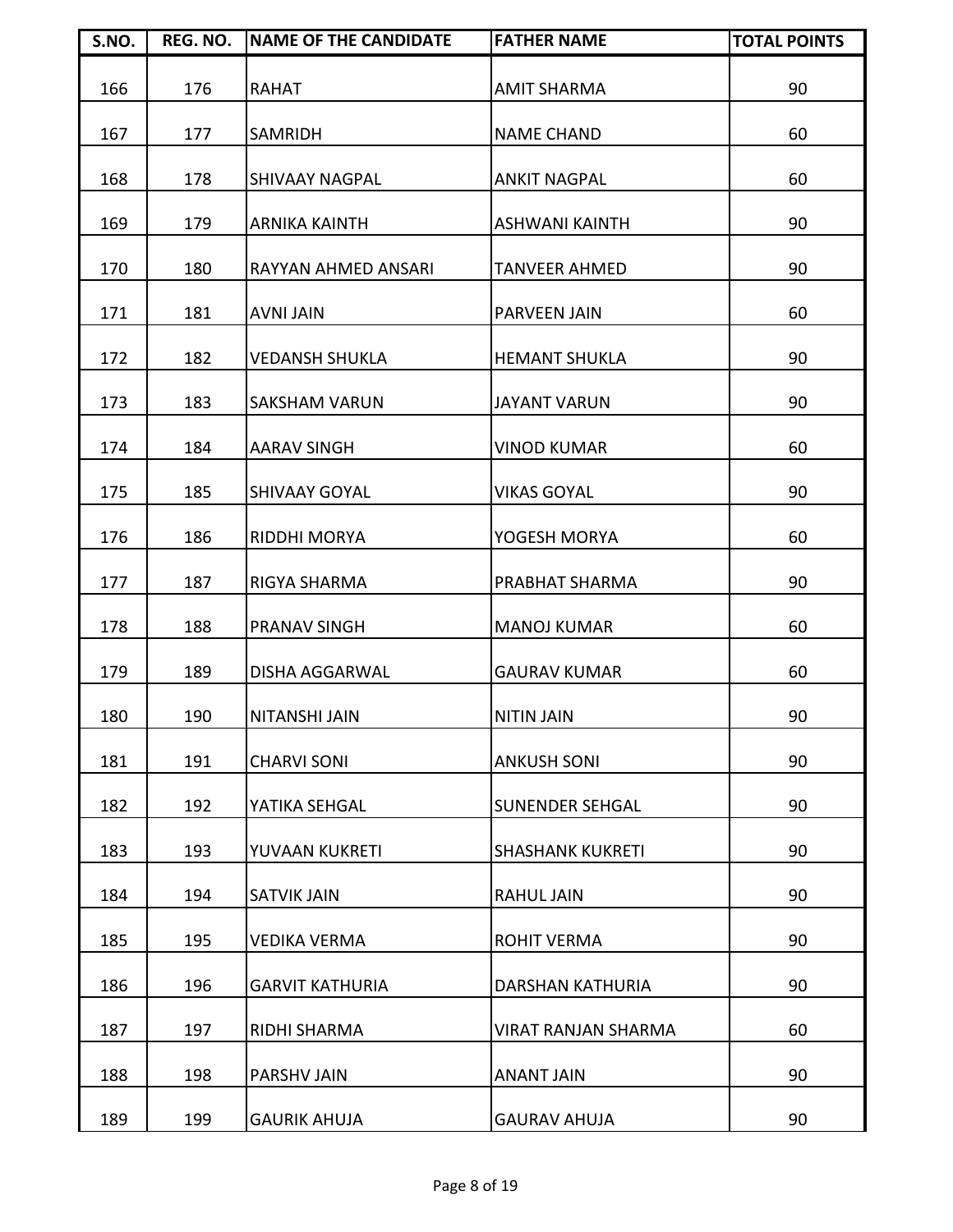| S.NO. | REG. NO. | <b>NAME OF THE CANDIDATE</b> | <b>FATHER NAME</b>    | <b>TOTAL POINTS</b> |
|-------|----------|------------------------------|-----------------------|---------------------|
| 190   | 200      | <b>GAURIKA AHUJA</b>         | <b>GAURAV AHUJA</b>   | 90                  |
| 191   | 201      | <b>VIVAAN GARG</b>           | PUSHPENDRA KUMAR      | 60                  |
| 192   | 202      | <b>ANMAY GUPTA</b>           | MR. AVDESH GUPTA      | 60                  |
| 193   | 203      | <b>NAMAN MALHOTRA</b>        | <b>TARUN MALHOTRA</b> | 85                  |
| 194   | 204      | <b>KRIDHA DUA</b>            | <b>DHIRAJ DUA</b>     | 90                  |
| 195   | 205      | YATHARTH ARYA                | RAJ KAMAL ARYA        | 60                  |
| 196   | 206      | <b>DAXITA SHARMA</b>         | <b>HARIOM SHARMA</b>  | 60                  |
| 197   | 207      | <b>SHIVIKA BANSAL</b>        | <b>PUSHKAR BANSAL</b> | 60                  |
| 198   | 208      | LEYANSH SHARMA               | PIYUSH SHARMA         | 90                  |
| 199   | 209      | <b>MEHR AGRAWAL</b>          | <b>SAHIL AGRAWAL</b>  | 90                  |
| 200   | 210      | <b>NAMAN MITTAL</b>          | <b>GAURAV MITTAL</b>  | 90                  |
| 201   | 211      | <b>MAHIRA AGRAWAL</b>        | SAHIL AGRAWAL         | 90                  |
| 202   | 212      | <b>MOHD ZEESHAN ABBAS</b>    | <b>HAIDER ABBAS</b>   | 90                  |
| 203   | 213      | <b>BHAVIK JAIN</b>           | <b>ROHIT JAIN</b>     | 90                  |
| 204   | 214      | <b>RISHIBHA GEHLOT</b>       | <b>VISHAL GEHLOT</b>  | 60                  |
| 205   | 215      | <b>ALIZA TARIQ</b>           | TARIQ AFAQ            | 60                  |
| 206   | 216      | AAIZA ASGAR                  | <b>MOHAMMAD ASGAR</b> | 90                  |
| 207   | 217      | <b>ADYAH GUPTA</b>           | <b>VARUN GUPTA</b>    | 100                 |
| 208   | 218      | <b>VIAAN TIWARI</b>          | <b>ANKIT TIWARI</b>   | 90                  |
| 209   | 219      | <b>VED PRAKASH</b>           | RAUSHAN KUMAR SINGH   | 90                  |
| 210   | 220      | <b>DHRUVIKA</b>              | <b>SUNNY GUPTA</b>    | 90                  |
| 211   | 221      | <b>AAROHI ANAND</b>          | <b>ABHISHEK ANAND</b> | 90                  |
| 212   | 222      | <b>ADHIRAJ SACHDEVA</b>      | <b>ESHAN SACHDEVA</b> | 90                  |
| 213   | 223      | <b>VARDAAN KHANNA</b>        | <b>SUGAM KHANNA</b>   | 90                  |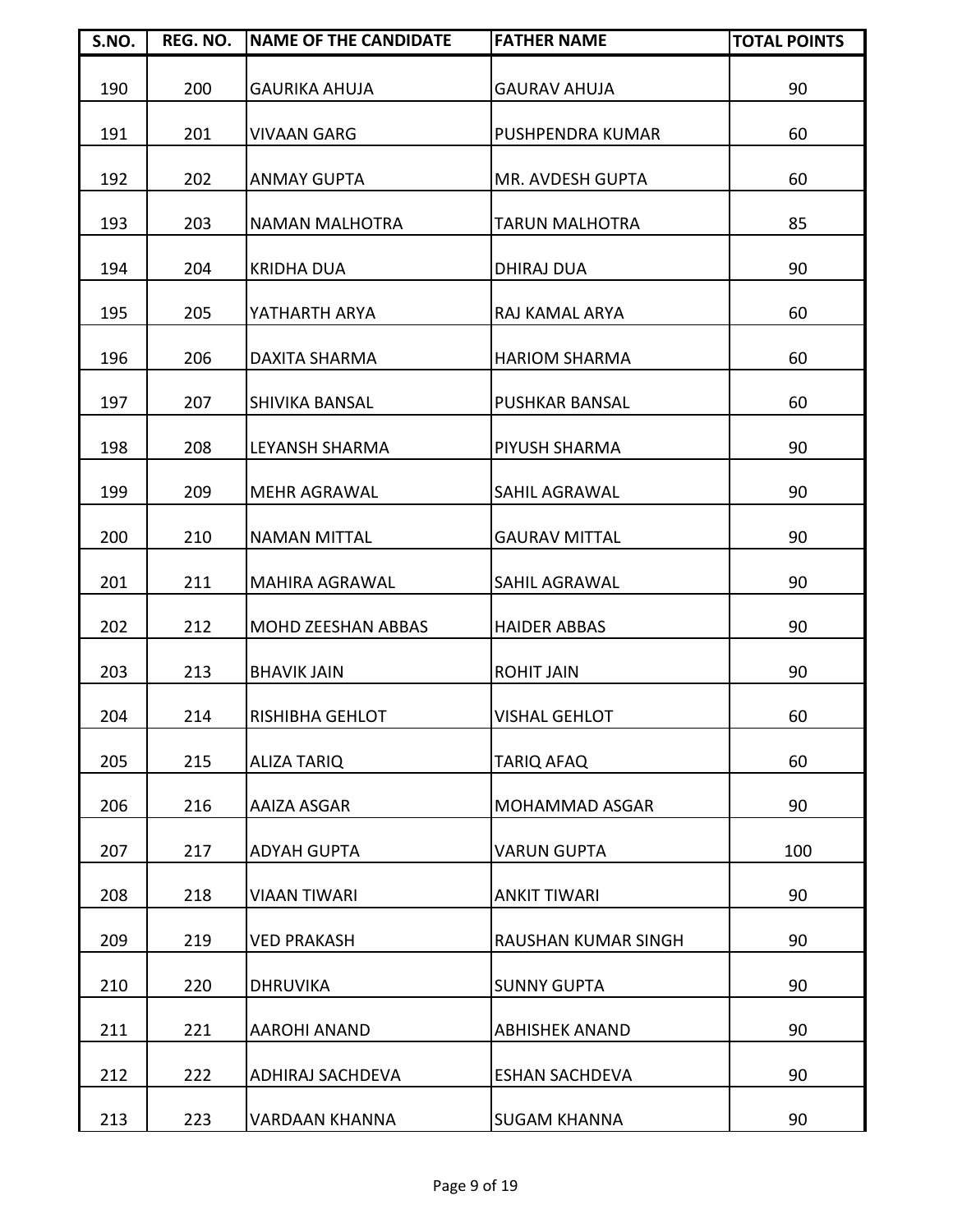| S.NO. | REG. NO. | <b>NAME OF THE CANDIDATE</b> | <b>FATHER NAME</b>        | <b>TOTAL POINTS</b> |
|-------|----------|------------------------------|---------------------------|---------------------|
| 214   | 224      | <b>HUMAIRA KHAN</b>          | DR. SAGHEER AHMED KHAN    | 60                  |
| 215   | 225      | <b>GAURIKA SHARMA</b>        | PARVEEN SHARMA            | 90                  |
| 216   | 226      | <b>NEEVANSHI JAIN</b>        | PUNEET KUMAR JAIN         | 90                  |
| 217   | 227      | <b>GRANTH PRATAP SINGH</b>   | <b>SURYA PRATAP SINGH</b> | 90                  |
| 218   | 228      | <b>DHARVIK JAIN</b>          | <b>RAHUL JAIN</b>         | 90                  |
| 219   | 229      | YUVIKA                       | <b>SANJEEV KUMAR</b>      | 60                  |
| 220   | 230      | PALAKSHI VARSHNEY            | <b>ABHINEET VARSHNEY</b>  | 90                  |
| 221   | 231      | <b>VIVAAN KARN</b>           | <b>VINEET KUMAR</b>       | 90                  |
| 222   | 232      | AMAYRA SHARMA                | <b>SHUBHAM SHARMA</b>     | 90                  |
| 223   | 233      | <b>ANAYA GUPTA</b>           | <b>MANISH GUPTA</b>       | 90                  |
| 224   | 234      | <b>PARAM MIGLANI</b>         | <b>VARUN MIGLANI</b>      | 90                  |
| 225   | 235      | <b>NYSHA WADHERA</b>         | <b>KARAN WADHERA</b>      | 90                  |
| 226   | 236      | <b>VEDANT GUPTA</b>          | <b>SUMIT GUPTA</b>        | 60                  |
| 227   | 237      | <b>PRACHI SHARMA</b>         | <b>RAJIV SHARMA</b>       | 60                  |
| 228   | 238      | <b>JAGJEET TALWAR</b>        | <b>KRISHAN TALWAR</b>     | 90                  |
| 229   | 240      | <b>HRIDYA KAMRA</b>          | <b>RISHI KUMAR</b>        | 60                  |
| 230   | 241      | <b>REEYANSH JAIN</b>         | PRASHANT JAIN             | 90                  |
| 231   | 242      | YUVRAJ SINGH                 | <b>TARUN SINGH</b>        | 100                 |
| 232   | 243      | <b>HITIKA JAIN</b>           | <b>ARIHANT JAIN</b>       | 90                  |
| 233   | 244      | <b>SHAURYA CHAUHAN</b>       | <b>SANDEEP CHAUHAN</b>    | 90                  |
| 234   | 245      | <b>CHHARVI MALHOTRA</b>      | <b>GAURAV MALHOTRA</b>    | 90                  |
| 235   | 246      | AMAYRA                       | <b>NEERAJ KUMAR</b>       | 90                  |
| 236   | 247      | <b>PURAB SARDA</b>           | SURYA PRAKASH SARDA       | 90                  |
| 237   | 248      | <b>TAKSHIL JAIN</b>          | <b>GAURAV JAIN</b>        | 60                  |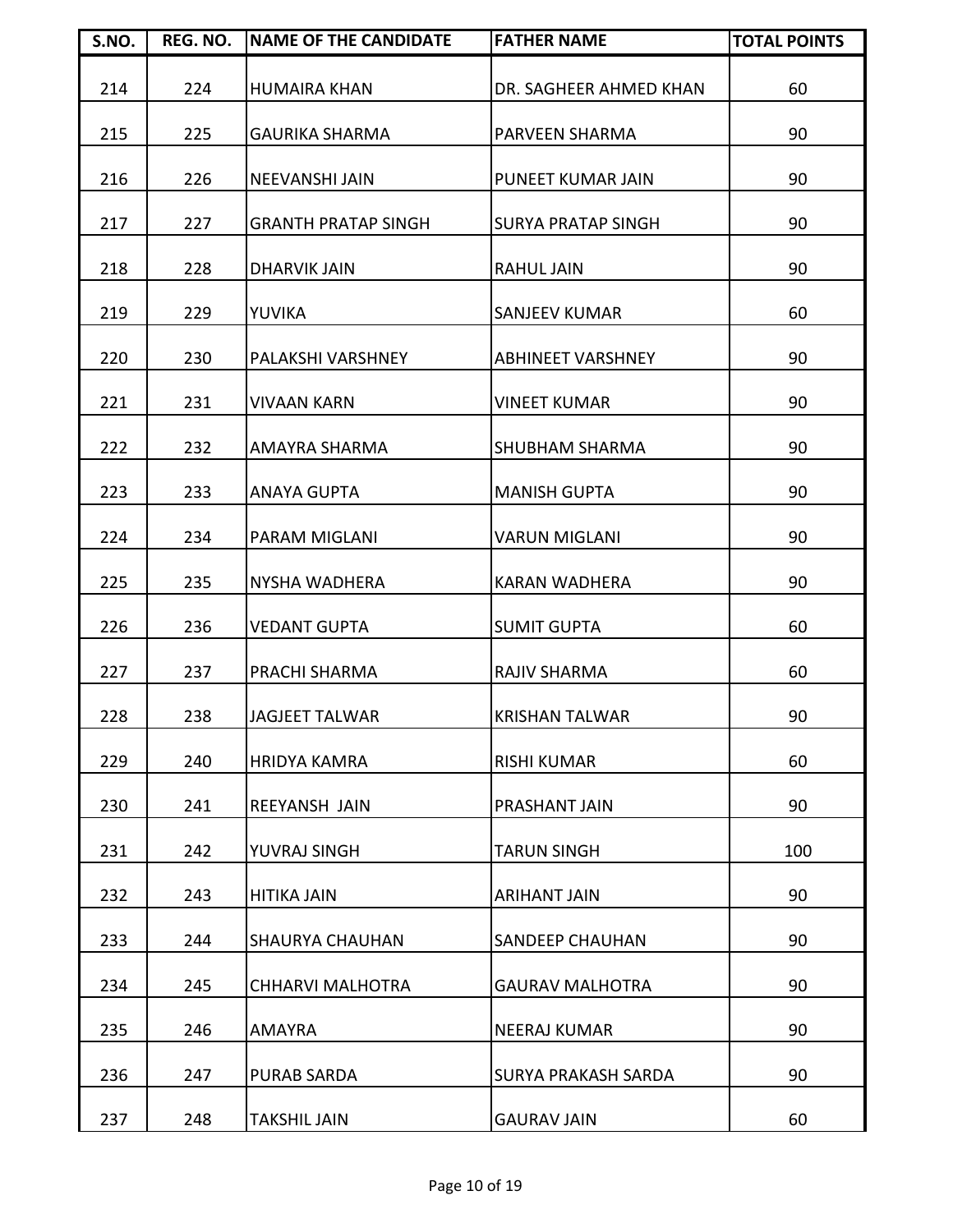| S.NO. | REG. NO. | <b>NAME OF THE CANDIDATE</b> | <b>FATHER NAME</b>      | <b>TOTAL POINTS</b> |
|-------|----------|------------------------------|-------------------------|---------------------|
| 238   | 249      | <b>AAYANSH JAIN</b>          | <b>RAHUL JAIN</b>       | 60                  |
| 239   | 250      | <b>AAYANSH KAPOOR</b>        | <b>KUNAL KAPOOR</b>     | 90                  |
| 240   | 251      | <b>SHAVYA CHOPRA</b>         | <b>NISHANT CHOPRA</b>   | 60                  |
| 241   | 252      | <b>DHARVIK BANSAL</b>        | <b>CA LIRIL BANSAL</b>  | 90                  |
| 242   | 253      | <b>SOMAYA CHOPRA</b>         | PRASHANT CHOPRA         | 90                  |
| 243   | 254      | <b>AARAV AHI</b>             | PANKAJ AHI              | 60                  |
| 244   | 255      | <b>NAVIKA CHAUDHARY</b>      | <b>MANISH KUMAR</b>     | 90                  |
| 245   | 256      | <b>AARAV SAGAR</b>           | <b>ATUL KUMAR SAGAR</b> | 60                  |
| 246   | 257      | <b>NAAVYA JAIN</b>           | <b>ANKUSH JAIN</b>      | 90                  |
| 247   | 258      | <b>HITANSHI SINGHAL</b>      | SHASHI BHUSHAN SINGHAL  | 90                  |
| 248   | 259      | <b>KRRIDAY KAUSHIK</b>       | <b>HIMANSHU KAUSHIK</b> | 90                  |
| 249   | 260      | MOHD. HASNAIN                | <b>NAUSHAD ALI</b>      | 60                  |
| 250   | 261      | <b>LAKSHAY SINGH</b>         | <b>GAGANDEEP SINGH</b>  | 60                  |
| 251   | 262      | <b>KHUSHI JAIN</b>           | <b>RAHUL JAIN</b>       | 60                  |
| 252   | 263      | <b>IRSHEEN KAUR</b>          | <b>VINEET SINGH</b>     | 90                  |
| 253   | 264      | AADHYA GUPTA                 | <b>SAMBHAV GUPTA</b>    | 90                  |
| 254   | 265      | <b>FAAIZ</b>                 | <b>MOHAMMAD ARSHAD</b>  | 90                  |
| 255   | 267      | <b>NAVISHA JAIN</b>          | <b>SAURABH JAIN</b>     | 90                  |
| 256   | 268      | <b>DHUN DAYAL</b>            | <b>DUSHYANT DAYAL</b>   | 90                  |
| 257   | 269      | <b>RHYTHM KOCHAR</b>         | <b>SAHIL KOCHAR</b>     | 90                  |
| 258   | 270      | <b>SAMAIRA SETHI</b>         | <b>KUNAL SETHI</b>      | 90                  |
| 259   | 271      | <b>DIVANK GUPTA</b>          | <b>AMIT GUPTA</b>       | 90                  |
| 260   | 272      | <b>RIYANSHI GUPTA</b>        | <b>ATUL GUPTA</b>       | 90                  |
| 261   | 273      | <b>KIAAN SUKHIJA</b>         | <b>GAURAV SUKHIJA</b>   | 60                  |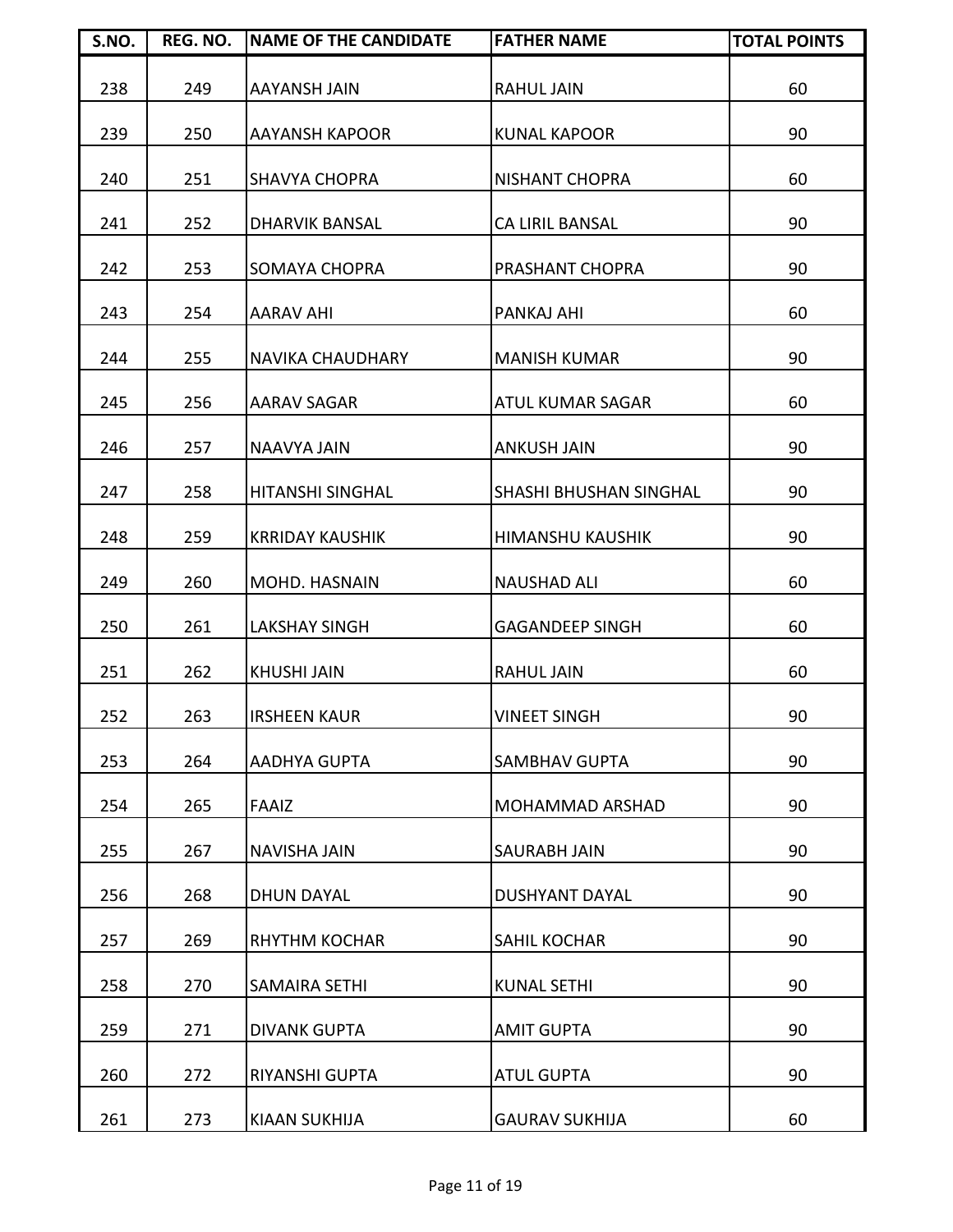| S.NO. | REG. NO. | <b>NAME OF THE CANDIDATE</b> | <b>FATHER NAME</b>            | <b>TOTAL POINTS</b> |
|-------|----------|------------------------------|-------------------------------|---------------------|
| 262   | 274      | <b>SIDDHI</b>                | DR. ARUN LAL                  | 35                  |
| 263   | 275      | <b>SAANVI SINGH</b>          | <b>SHASHI BHUSHAN</b>         | 90                  |
| 264   | 276      | LOVYAM KOCHAR                | <b>RAHUL KOCHAR</b>           | 90                  |
| 265   | 277      | <b>BABAR</b>                 | <b>SAZID KHAN</b>             | 90                  |
| 266   | 278      | <b>AYANSH THAKUR</b>         | <b>VIKAS VERMA</b>            | 85                  |
| 267   | 279      | PARISHA BHALANI              | <b>NITIN BHALANI</b>          | 60                  |
| 268   | 280      | <b>TANUSH RASTOGI</b>        | <b>TANUJ RASTOGI</b>          | 90                  |
| 269   | 281      | <b>IZAAN KHAN</b>            | <b>IMRAN KHAN</b>             | 90                  |
| 270   | 282      | <b>PARIDHI SINGH</b>         | <b>SUMAN KUMAR</b>            | 60                  |
| 271   | 283      | <b>MANIK KASHYAP</b>         | <b>SANJAY KUMAR</b>           | 60                  |
| 272   | 284      | <b>SHIVANSH GUPTA</b>        | <b>SHASHANK GUPTA</b>         | 90                  |
| 273   | 285      | <b>MOHAMMED SARIM</b>        | DR. SHAHID JAMAL ANSARI       | 90                  |
| 274   | 286      | <b>SHREYA GUPTA</b>          | <b>NITIN GUPTA</b>            | 60                  |
| 275   | 287      | <b>HARJAS SINGH</b>          | <b>BALVINDER SINGH OBEROI</b> | 90                  |
| 276   | 288      | <b>SAANVI SHARDA</b>         | <b>KSHITIJ SHARDA</b>         | 90                  |
| 277   | 289      | RIYANSHI CHANDEL             | <b>DINESH KUMAR</b>           | 60                  |
| 278   | 290      | <b>VAIDEHI KHIRASARIA</b>    | RAJ KHIRASARIA                | 90                  |
| 279   | 291      | AAYUSHMAN                    | <b>ANUP KUMAR GUPTA</b>       | 60                  |
| 280   | 292      | <b>DHRUHI VARSHNEY</b>       | <b>RAJAT VARSHNEY</b>         | 60                  |
| 281   | 293      | <b>RIDDHISH SINGHAL</b>      | <b>KALPIT SINGHAL</b>         | 90                  |
| 282   | 294      | YESHNA                       | PRAKASH CHUGH                 | 90                  |
| 283   | 295      | <b>KRIYNASH JAIN</b>         | <b>UMESH JAIN</b>             | 90                  |
| 284   | 296      | <b>DIVIT TANDON</b>          | <b>ANKUR TANDON</b>           | 90                  |
| 285   | 297      | <b>EVANI GOEL</b>            | <b>UDIT GOYEL</b>             | 90                  |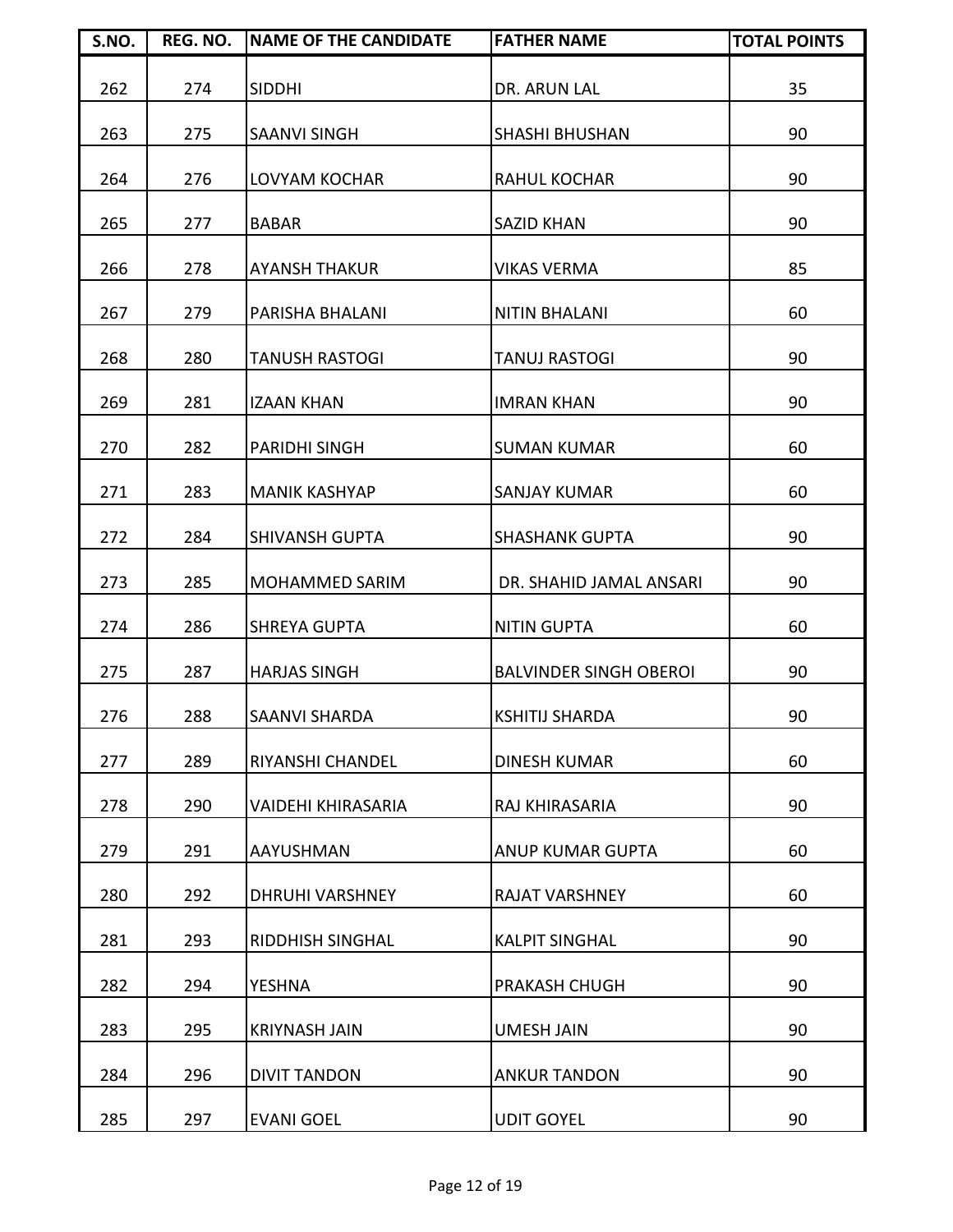| S.NO. | REG. NO. | <b>NAME OF THE CANDIDATE</b> | <b>FATHER NAME</b>          | <b>TOTAL POINTS</b> |
|-------|----------|------------------------------|-----------------------------|---------------------|
| 286   | 298      | <b>SAMAIRA YADAV</b>         | <b>SUNIL KUMAR YADAV</b>    | 90                  |
| 287   | 299      | <b>PRISHA JAIN</b>           | <b>ANKIT JAIN</b>           | 90                  |
| 288   | 300      | <b>EVAAN JAIN</b>            | ANUJ JAIN                   | 90                  |
| 289   | 301      | <b>PRANAY GUPTA</b>          | <b>SACHIN KUMAR GUPTA</b>   | 90                  |
| 290   | 302      | <b>DHRUVIKA ARORA</b>        | <b>MANISH ARORA</b>         | 90                  |
| 291   | 303      | <b>DHAIRYA AGGARWAL</b>      | <b>HIMANSHU</b>             | 90                  |
| 292   | 304      | <b>ANSHIKA JAIN BEGWANI</b>  | <b>ANKIT JAIN BEGWANI</b>   | 90                  |
| 293   | 305      | <b>SMAYRA</b>                | <b>DEEPAK VERMA</b>         | 60                  |
| 294   | 306      | <b>AVIRAL SINGH</b>          | PADAM SINGH                 | 90                  |
| 295   | 307      | <b>VIDHI JAIN</b>            | <b>ANKUR JAIN</b>           | 90                  |
| 296   | 308      | <b>SIYA DIXIT</b>            | <b>HARSH DIXIT</b>          | 90                  |
| 297   | 309      | <b>KRISHNAVI KALIA</b>       | <b>RAKESH KALIA</b>         | 90                  |
| 298   | 310      | <b>KARTIK</b>                | <b>RAVI KUMAR</b>           | 60                  |
| 299   | 311      | <b>VIHAAN SHARMA</b>         | <b>RAKESH SHARMA</b>        | 90                  |
| 300   | 312      | <b>HARNOOR KAUR</b>          | PARAMPREET SINGH BHATIA     | 90                  |
| 301   | 313      | <b>ANVESHA SHARMA</b>        | <b>BHANU PRAKASH SHARMA</b> | 90                  |
| 302   | 315      | <b>GURPREET KAUR</b>         | <b>AMIT GROVER</b>          | 90                  |
| 303   | 316      | <b>SHIVANSHI SINGH</b>       | <b>HARINDER SINGH</b>       | 60                  |
| 304   | 317      | <b>ANVIT PARASHAR</b>        | <b>KSHITIJ PARASHAR</b>     | 90                  |
| 305   | 318      | <b>PRAHARSH</b>              | DR DINESH PANWAR            | 90                  |
| 306   | 319      | <b>RIBHAV JAIN</b>           | <b>RISHABH JAIN</b>         | 90                  |
| 307   | 320      | <b>NIYA SINGH</b>            | PRAVEEN KUMAR               | 85                  |
| 308   | 321      | <b>GAURI RASWANT</b>         | <b>NAVEEN RASWANT</b>       | 60                  |
| 309   | 322      | <b>VEDANSH CHAUDHARY</b>     | <b>HARSH YADAV</b>          | 60                  |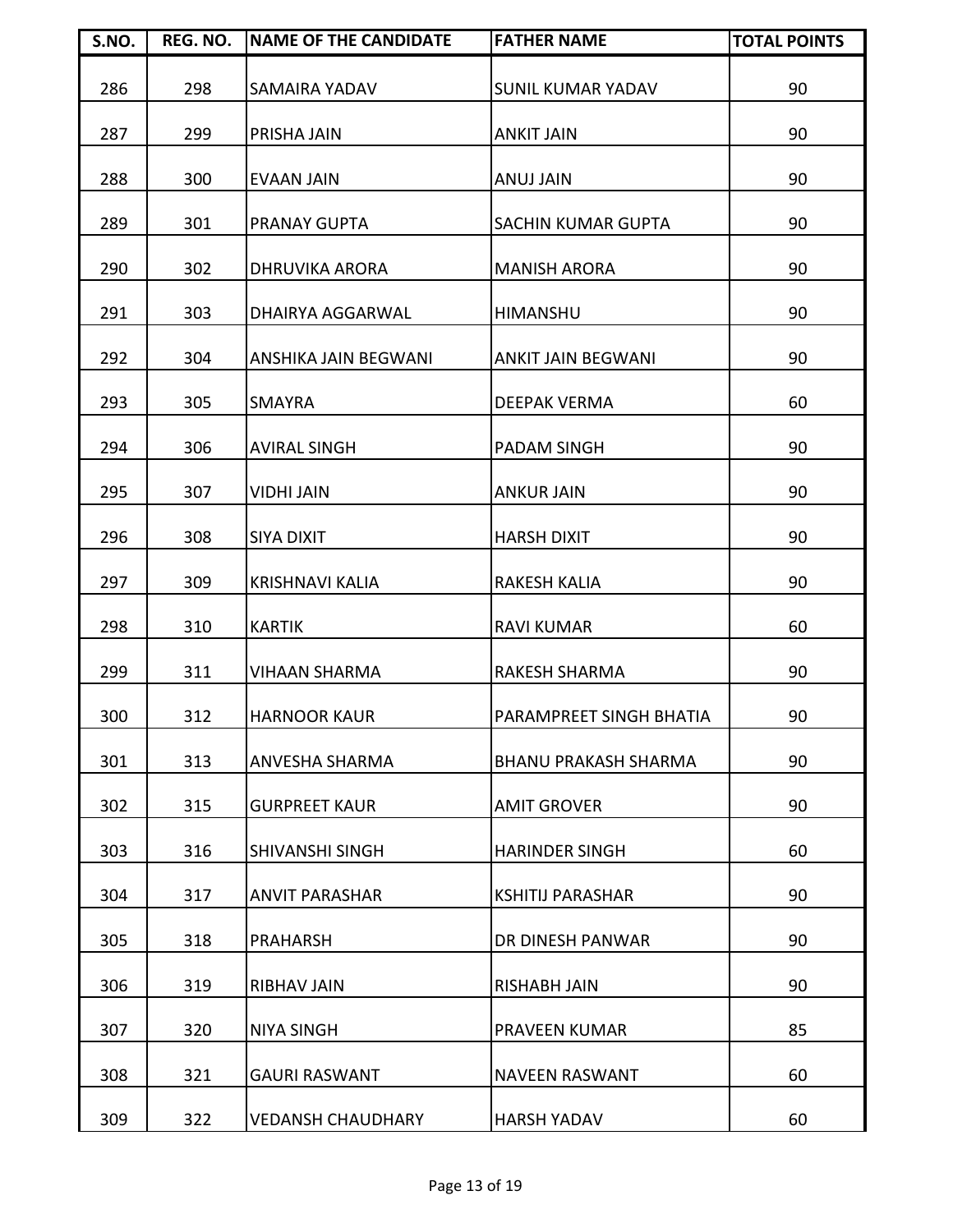| S.NO. | REG. NO. | <b>NAME OF THE CANDIDATE</b> | <b>FATHER NAME</b>           | <b>TOTAL POINTS</b> |
|-------|----------|------------------------------|------------------------------|---------------------|
| 310   | 323      | <b>KUMAR YASHASVI</b>        | <b>KUMAR RATNESH</b>         | 90                  |
| 311   | 324      | <b>NAVLIKA SINGH</b>         | <b>DEVENDER SINGH</b>        | 90                  |
| 312   | 325      | <b>LAKSHIKA SOOD</b>         | <b>HEMANT SOOD</b>           | 60                  |
| 313   | 326      | <b>ANVIT JAIN</b>            | <b>SACHIN JAIN</b>           | 60                  |
| 314   | 327      | PIHU YADAV                   | <b>AMIT YADAV</b>            | 90                  |
| 315   | 328      | <b>JASNOOR KAUR</b>          | <b>JASPREET SINGH</b>        | 90                  |
| 316   | 329      | SOHANI AGGARWAL              | ROHIT AGGARWAL               | 90                  |
| 317   | 330      | <b>KOHANA VERMA</b>          | <b>KAPIL KUMAR</b>           | 60                  |
| 318   | 331      | <b>TEESHA SRIVASTAVA</b>     | <b>ABHISHEK SRIVASTAVA</b>   | 60                  |
| 319   | 332      | SHIVANSH VASHISHTH           | <b>SANJAY VASHIST</b>        | 60                  |
| 320   | 333      | AREEBA                       | MD SHARFUDDIN YAHIYA         | 60                  |
| 321   | 334      | <b>KASINATH P</b>            | DR ANUP P                    | 60                  |
| 322   | 335      | SHIVANSH VASHISHTH           | <b>SANJAY VASHIST</b>        | 60                  |
| 323   | 336      | <b>BHAVYAA SHISHODIA</b>     | <b>DEVENDER SINGH</b>        | 90                  |
| 324   | 337      | <b>CHARVI SEHGAL</b>         | <b>ABHISHEK RAJ SEHGAL</b>   | 90                  |
| 325   | 338      | DIVANSH JAITLY               | <b>MUKESH JAITLY</b>         | 90                  |
| 326   | 339      | <b>MAITRI MISHRA</b>         | <b>ADITYA MISHRA</b>         | 60                  |
| 327   | 340      | <b>SREENITI SINGH</b>        | <b>SAMRENDRA KUMAR SINGH</b> | 90                  |
| 328   | 341      | <b>TANVI</b>                 | <b>JAI BHARAT</b>            | 60                  |
| 329   | 342      | RADHYA KHANNA                | <b>AMAN KHANNA</b>           | 100                 |
| 330   | 343      | <b>VAIDIK KUMAR</b>          | <b>AMIT KUMAR</b>            | 90                  |
| 331   | 344      | <b>JAGRITI DUBEY</b>         | <b>MAHESH DUBEY</b>          | 60                  |
| 332   | 345      | <b>GURPREET GROVER</b>       | <b>AMIT GROVER</b>           | 90                  |
| 333   | 346      | <b>RITVI JAIN</b>            | <b>NIKUNJ JAIN</b>           | 90                  |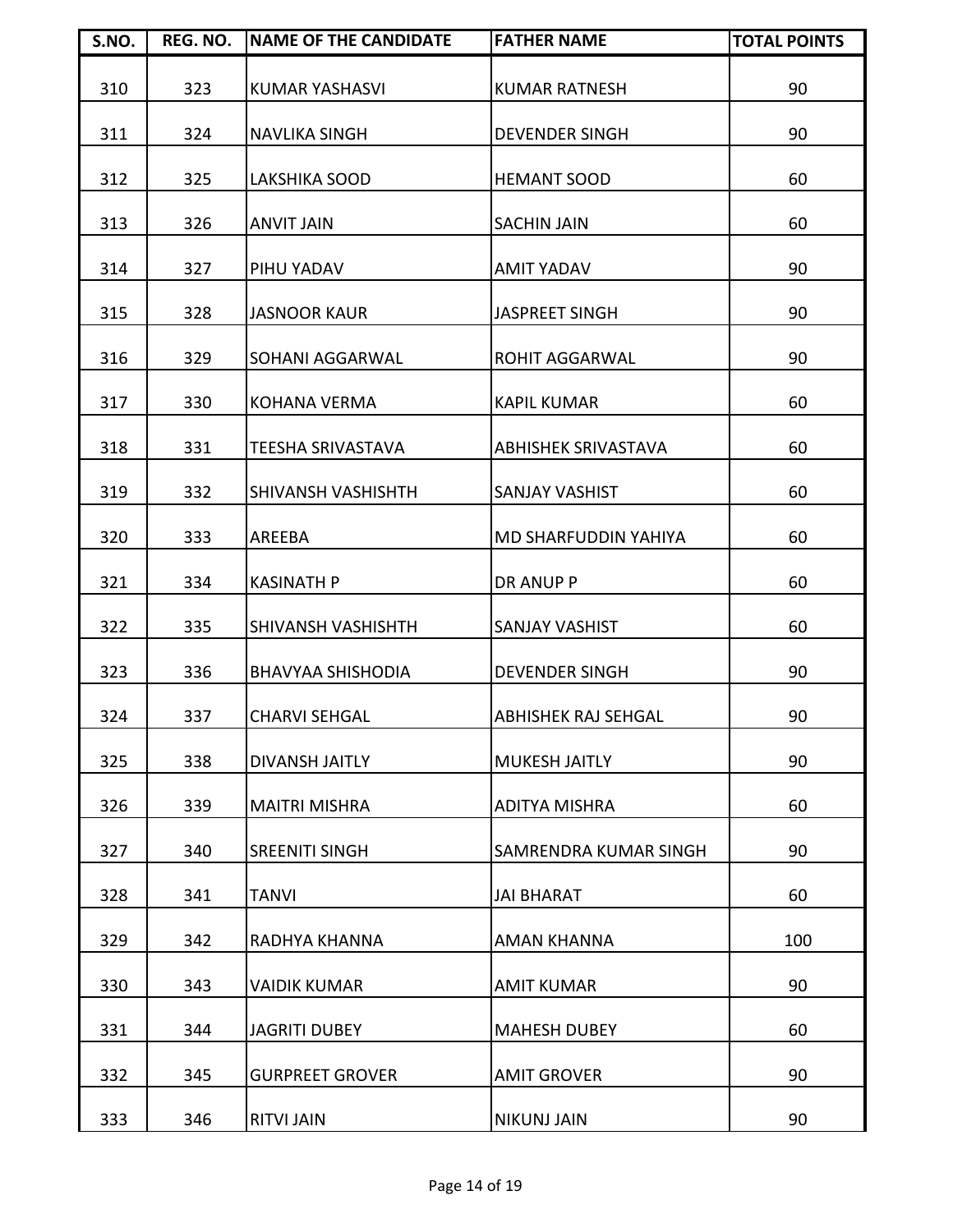| S.NO. | REG. NO. | <b>INAME OF THE CANDIDATE</b> | <b>FATHER NAME</b>       | <b>TOTAL POINTS</b> |
|-------|----------|-------------------------------|--------------------------|---------------------|
| 334   | 347      | <b>HARSHIT SIKARWAR</b>       | <b>KISHOR SINGH</b>      | 90                  |
| 335   | 348      | <b>CHARVI SONI</b>            | <b>ANKUSH SONI</b>       | 90                  |
| 336   | 349      | <b>ANANYA</b>                 | <b>RAHUL SHARMA</b>      | 90                  |
| 337   | 350      | <b>JAKSH KOHLI</b>            | <b>GAURAV KOHLI</b>      | 90                  |
| 338   | 352      | ANAISHA VIDHAWAN              | AAKASH VIDHAWAN          | 90                  |
| 339   | 353      | <b>CHINMAY SHARMA</b>         | PAWAN SHARMA             | 60                  |
| 340   | 354      | <b>KESAR ARORA</b>            | PRINCE ARORA             | 90                  |
| 341   | 355      | <b>DEV MALHOTRA</b>           | YOGESH KUMAR             | 90                  |
| 342   | 356      | <b>SHAURYA SHARMA</b>         | <b>GAURAV SHARMA</b>     | 90                  |
| 343   | 357      | HIMANSHI CHANGERIWAL          | <b>RAJU REGAR</b>        | 90                  |
| 344   | 358      | PRANIKA GUPTA                 | <b>SHOBHIT</b>           | 60                  |
| 345   | 359      | <b>YUG KUMAR</b>              | <b>BHARAT KUMAR</b>      | 90                  |
| 346   | 360      | <b>IDHAYAN KAPOOR</b>         | <b>MAYANK KAPOOR</b>     | 90                  |
| 347   | 361      | <b>PRISHA NEGI</b>            | <b>PANKAJ NEGI</b>       | 90                  |
| 348   | 362      | <b>AVYUKT KUMAR</b>           | <b>AJAY KUMAR</b>        | 90                  |
| 349   | 363      | <b>PARTH GAUR</b>             | <b>RAVI SHANKAR GAUR</b> | 60                  |
| 350   | 364      | <b>AAIRA</b>                  | <b>MOHAMMAD IRFAN</b>    | 90                  |
| 351   | 365      | <b>AZBAH</b>                  | <b>MOHAMMAD IRFAN</b>    | 90                  |
| 352   | 366      | <b>AKSHAT PANDEY</b>          | <b>VIKAS PANDEY</b>      | 60                  |
| 353   | 367      | <b>VIRAJ CHORARIA</b>         | RISHABH CHORARIA         | 90                  |
| 354   | 368      | RIDDHI KHANDELWAL             | AMIT KHANDELWAL          | 60                  |
| 355   | 369      | <b>VIHAAN TOMAR</b>           | <b>VIJAY TOMAR</b>       | 60                  |
| 356   | 370      | <b>KHUSHANSH TYAGI</b>        | <b>ANKIT TYAGI</b>       | 85                  |
| 357   | 371      | <b>SHUBHIKA KUMAR</b>         | <b>RAJAN KUMAR</b>       | 90                  |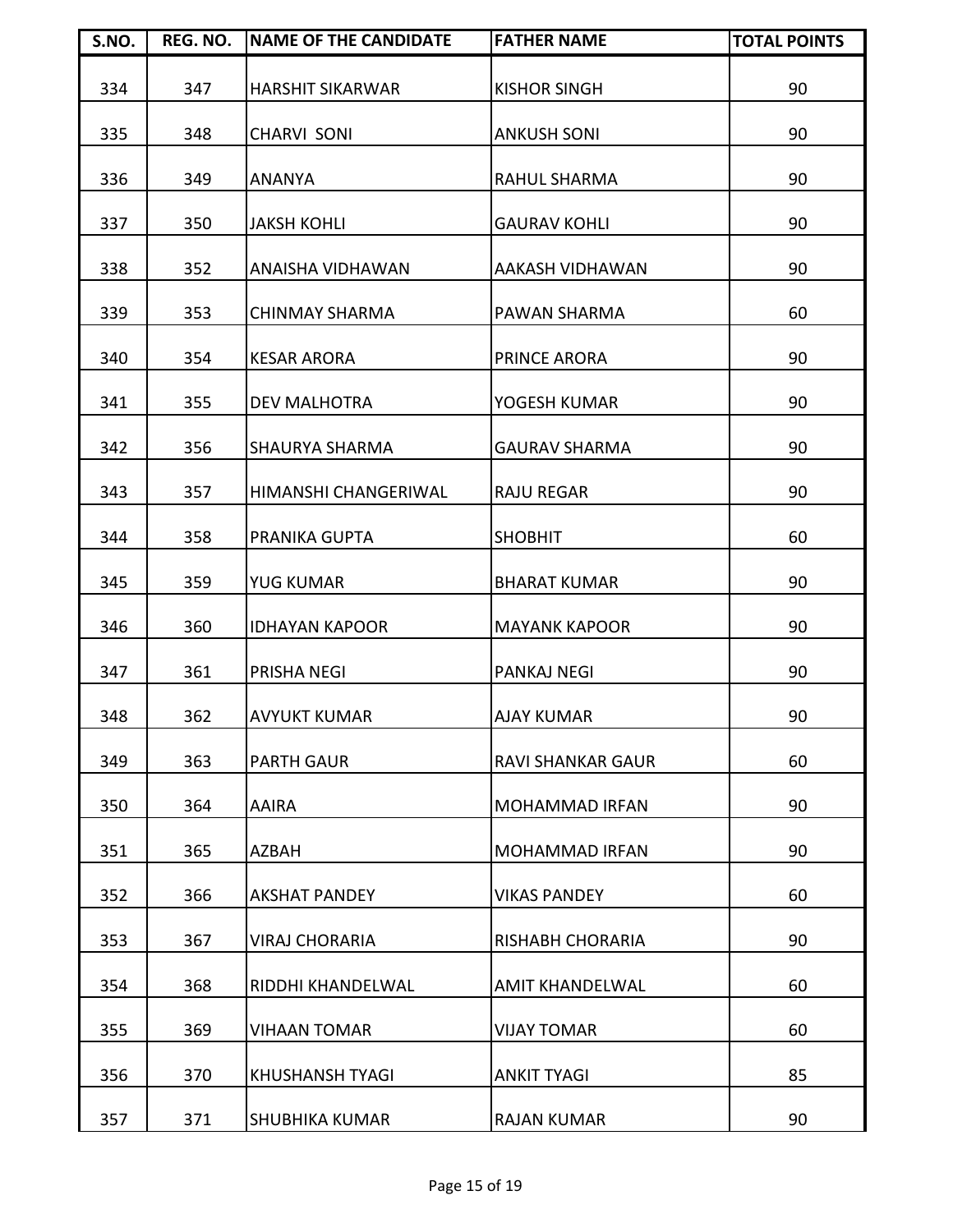| S.NO. | REG. NO. | <b>NAME OF THE CANDIDATE</b> | <b>FATHER NAME</b>                   | <b>TOTAL POINTS</b> |
|-------|----------|------------------------------|--------------------------------------|---------------------|
| 358   | 372      | <b>MADHAV GARG</b>           | <b>ANUJ GARG</b>                     | 60                  |
| 359   | 373      | <b>BHAVI</b>                 | <b>DEEPESH ARORA</b>                 | 90                  |
| 360   | 374      | KAUSTUBH BHARDWAJ            | SIDHARTH BHARDWAJ                    | 90                  |
| 361   | 375      | <b>SAMRAT MADAN</b>          | <b>BHISHM MADAN</b>                  | 90                  |
| 362   | 376      | <b>HIMANYA GIRDHAR</b>       | <b>SUMIT GIRDHAR</b>                 | 90                  |
| 363   | 377      | <b>JAIVIK ARORA</b>          | MR. DIMPLE ARORA<br><b>BUDHIRAJA</b> | 60                  |
| 364   | 378      | <b>SHIAVNSHI SHARMA</b>      | RAKESH SHARMA                        | 60                  |
| 365   | 379      | <b>TANVI SHARMA</b>          | LATE ARVIND SHARMA                   | 60                  |
| 366   | 380      | <b>ADVIK</b>                 | <b>SACHIN DEV</b>                    | 90                  |
| 367   | 381      | <b>NEEV DHAWAN</b>           | <b>MR ATUL DHAWAN</b>                | 90                  |
| 368   | 382      | <b>GURNOOR ARNEJA</b>        | <b>PUNEET ARNEJA</b>                 | 90                  |
| 369   | 383      | <b>ARNAV</b>                 | <b>SACHIN DEV</b>                    | 90                  |
| 370   | 384      | <b>MITUSHI GUPTA</b>         | <b>RITESH GUPTA</b>                  | 90                  |
| 371   | 385      | <b>LOVELY MANDAL</b>         | <b>CHUMAN MANDAL</b>                 | 60                  |
| 372   | 386      | <b>SUDEEKSHA KAPOOR</b>      | <b>DEEPAK KAPOOR</b>                 | 90                  |
| 373   | 387      | <b>EKTA MALHOTRA</b>         | <b>GOURAV MALHOTRA</b>               | 90                  |
| 374   | 388      | PAVIKA AGGARWAL              | PRAVEEN AGGARWAL                     | 90                  |
| 375   | 389      | <b>AMAAN KHAN</b>            | <b>MOHSIN KHAN</b>                   | 100                 |
| 376   | 390      | AARAV KATHURIA               | <b>AMIT KATHURIA</b>                 | 90                  |
| 377   | 391      | <b>SAMAKSH ARORA</b>         | <b>MOHIT ARORA</b>                   | 90                  |
| 378   | 392      | <b>TAVISHI SAREEN</b>        | <b>VINAY SAREEN</b>                  | 90                  |
| 379   | 393      | <b>ANSHRIT SINGH ARORA</b>   | <b>AVNEET SINGH</b>                  | 60                  |
| 380   | 394      | <b>HEENAYA DHAULAKHANDI</b>  | <b>HARISH DUTT</b>                   | 60                  |
| 381   | 395      | <b>AYANSH SHARMA</b>         | <b>KAPIL DUTT</b>                    | 90                  |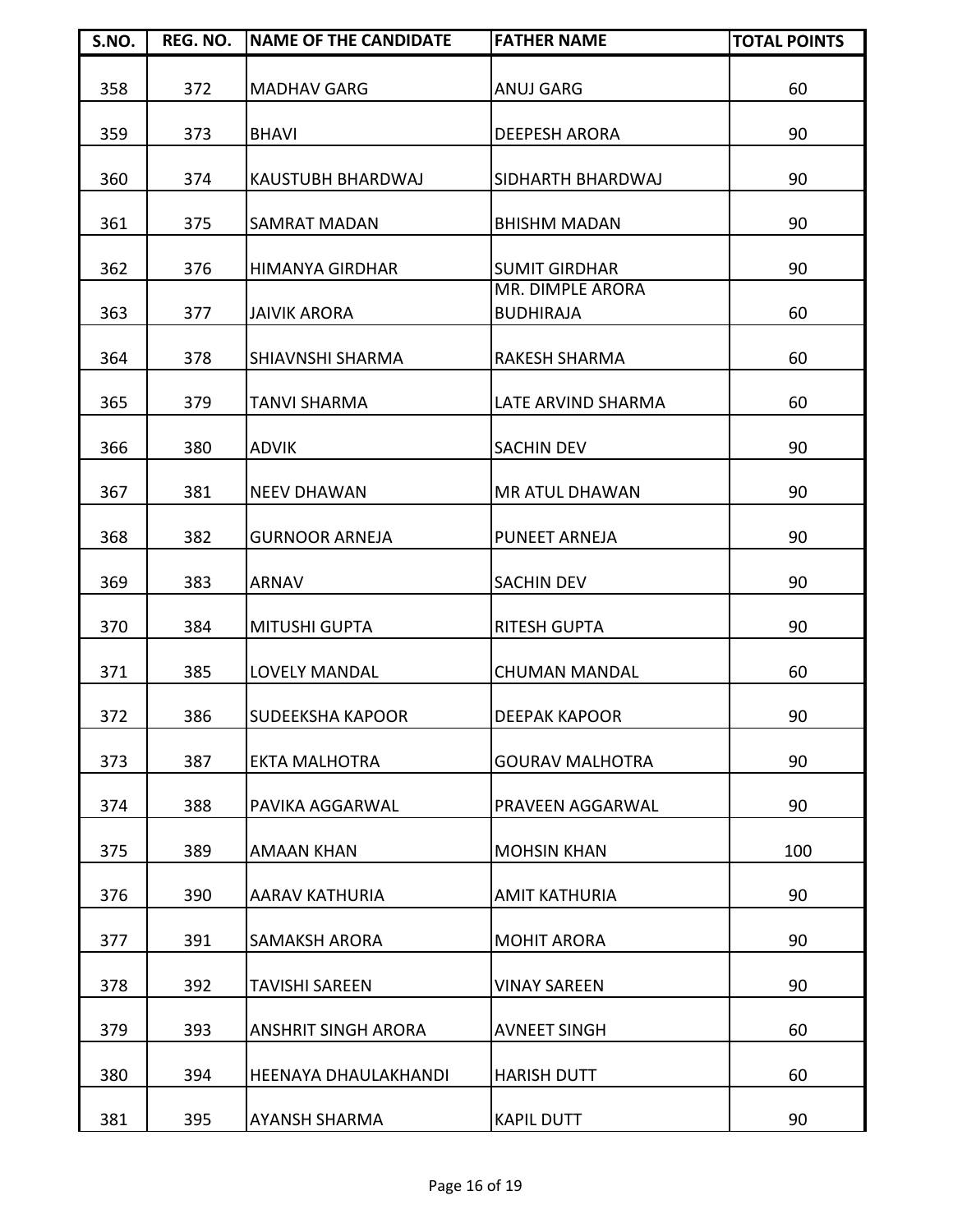| S.NO. | REG. NO. | <b>INAME OF THE CANDIDATE</b> | <b>FATHER NAME</b>            | <b>TOTAL POINTS</b> |
|-------|----------|-------------------------------|-------------------------------|---------------------|
| 382   | 396      | <b>DHANYA SINGH</b>           | <b>RUDRA KUMAR</b>            | 90                  |
| 383   | 397      | <b>UDIKSSHA JAIN</b>          | <b>SUSHIL JAIN</b>            | 90                  |
| 384   | 398      | YUVAAN AHUJA                  | PANKAJ AHUJA                  | 90                  |
| 385   | 399      | <b>VEDANSH JAIN</b>           | ABHINANDAN JAIN               | 90                  |
| 386   | 400      | <b>MOHD SAAD ALI KHAN</b>     | SARFARAZ ALAM KHAN            | 90                  |
| 387   | 401      | <b>KIARA JAIN</b>             | <b>RISHABH JAIN</b>           | 90                  |
| 388   | 402      | <b>ARISH HUSSEIN</b>          | <b>MOHD NAWAZISH ANWAR</b>    | 60                  |
| 389   | 403      | <b>DHARVIK VERMA</b>          | <b>PARAS VERMA</b>            | 90                  |
| 390   | 404      | <b>TANMAY PATRO</b>           | <b>UNA ADITYA KUMAR PATRO</b> | 90                  |
| 391   | 405      | <b>TEJOMAY PATRO</b>          | UNA ADITYA KUMAR PATRO        | 90                  |
| 392   | 406      | <b>VIHAAN JAIN</b>            | LATE. MR. PULKIT JAIN         | 90                  |
| 393   | 407      | <b>VIVAAN VINAY</b>           | <b>VINAY KUMAR</b>            | 60                  |
| 394   | 408      | <b>SHAURYA SOOD</b>           | <b>NAVODAY SOOD</b>           | 90                  |
| 395   | 409      | <b>SURYA PRATAP SINGH</b>     | <b>SHASHANK SHEKHER SINGH</b> | 60                  |
| 396   | 410      | <b>AGAMBIR SINGH</b>          | <b>GAGANDEEP SINGH</b>        | 90                  |
| 397   | 411      | <b>MANVIK RANJAN</b>          | <b>ALOK RANJAN</b>            | 90                  |
| 398   | 412      | <b>ARHAM JAIN</b>             | <b>VAIBHAV JAIN</b>           | 90                  |
| 399   | 413      | <b>ISHAAN ARORA</b>           | <b>MOHIT</b>                  | 90                  |
| 400   | 414      | <b>AVIN KAUR</b>              | <b>HARPREET SINGH</b>         | 60                  |
| 401   | 415      | <b>AURA SINGHAL</b>           | <b>DIVAS SINGHAL</b>          | 90                  |
| 402   | 416      | <b>JIA MINOCHA</b>            | <b>JAGDISH MINOCHA</b>        | 60                  |
| 403   | 417      | <b>DAKSH JAIN</b>             | <b>VAIBHAV JAIN</b>           | 60                  |
| 404   | 418      | <b>VIVAAN SUNEJA</b>          | <b>NITIN SUNEJA</b>           | 90                  |
| 405   | 419      | <b>KRIDAY BANSAL</b>          | <b>SHASHANK BANSAL</b>        | 90                  |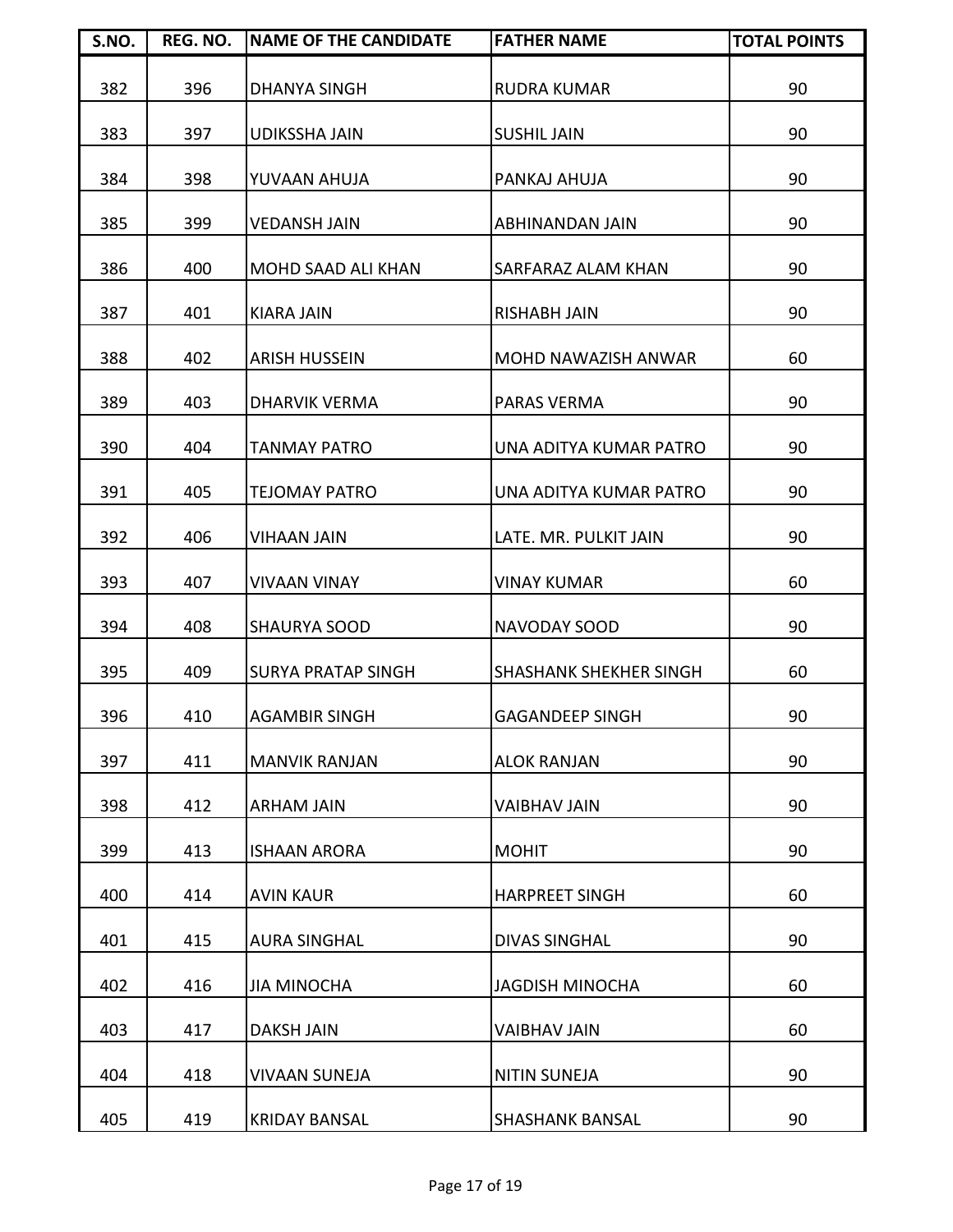| S.NO. | REG. NO. | <b>NAME OF THE CANDIDATE</b> | <b>FATHER NAME</b>        | <b>TOTAL POINTS</b> |
|-------|----------|------------------------------|---------------------------|---------------------|
| 406   | 420      | <b>KIMAYA SINGH</b>          | VARUN PRATAP SINGH        | 90                  |
| 407   | 421      | <b>TARUSH KATHURIA</b>       | HIMANSHU KATHURIA         | 90                  |
| 408   | 422      | <b>HARSHAL RATHORE</b>       | <b>VIKRAM RATHORE</b>     | 90                  |
| 409   | 423      | <b>AARVI JAIN</b>            | <b>MAHENDER JAIN</b>      | 90                  |
| 410   | 424      | <b>SHASHWAT SHARMA</b>       | PADMANABH SHARMA          | 90                  |
| 411   | 426      | <b>SAINA SAGAR</b>           | <b>SHAMBHU SAGAR</b>      | 60                  |
| 412   | 427      | VIRAJ GOLA                   | YATIN GOLA                | 90                  |
| 413   | 428      | <b>SHRAVYA CHAUHAN</b>       | RAGHUVEER SINGH CHAUHAN   | 90                  |
| 414   | 429      | <b>JIVIKA AGGARWAL</b>       | <b>HIMANSHU AGGARWAL</b>  | 90                  |
| 415   | 430      | <b>SACHIN MAGON</b>          | SACHIN MAGON              | 90                  |
| 416   | 431      | <b>KRIDHA NAYYAR</b>         | <b>SAHIL NAYYAR</b>       | 90                  |
| 417   | 432      | <b>DIVIYANSH</b>             | <b>SANJAY KUMAR</b>       | 60                  |
| 418   | 433      | <b>VANSHIL CHOPRA</b>        | <b>SOURABH CHOPRA</b>     | 90                  |
| 419   | 434      | <b>HRIDIK SINGH</b>          | <b>MANISH KUMAR SINGH</b> | 60                  |
| 420   | 435      | NIVAAN JAIN                  | <b>NITIN JAIN</b>         | 90                  |
| 421   | 436      | <b>SANVI VERMANI</b>         | <b>KAPIL VERMANI</b>      | 90                  |
| 422   | 437      | <b>AARAV SINGH</b>           | <b>CHARANJEET SINGH</b>   | 60                  |
| 423   | 438      | <b>VIVAAN AGGARWAL</b>       | <b>ANKIT AGGARWAL</b>     | 90                  |
| 424   | 439      | <b>GURNIHAR KAUR</b>         | <b>GURVINDER SINGH</b>    | 90                  |
| 425   | 440      | MIRAYA GOGIA                 | <b>DHIRAJ GOGIA</b>       | 90                  |
| 426   | 441      | <b>RIDHHI</b>                | <b>DEEPKA</b>             | 60                  |
| 427   | 442      | PRIYANSHI                    | SANDEEP KUMAR DOGRA       | 90                  |
| 428   | 443      | <b>JASHITH ARORA</b>         | <b>SACHIN ARORA</b>       | 60                  |
| 429   | 444      | <b>AMYRA</b>                 | <b>SUMIT</b>              | 90                  |